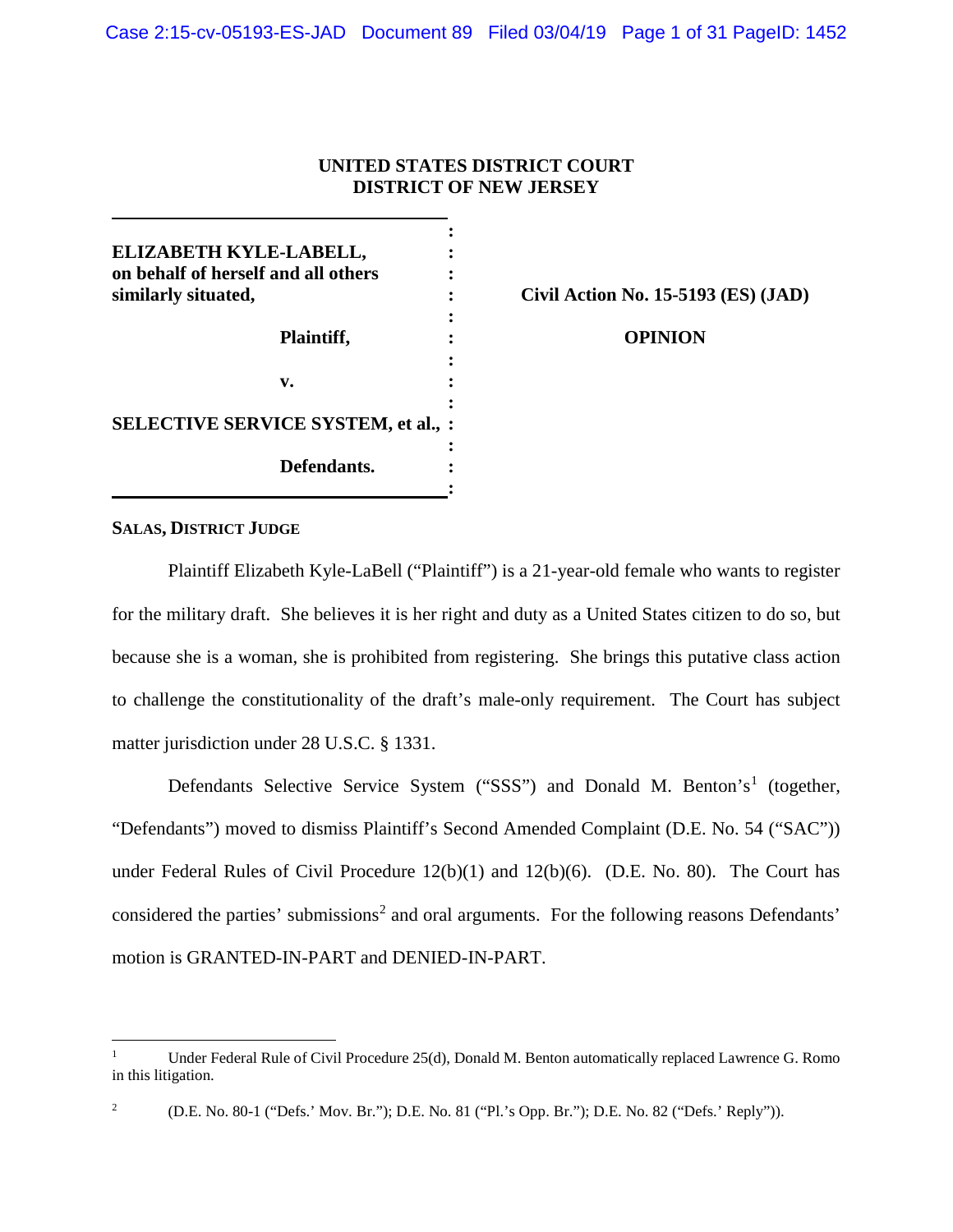# **I. Background**

# **A. Factual Background**

The Military Selective Service Act, 50 U.S.C. § 3801, *et seq.* ("MSSA") provides in relevant part that

> it shall be the duty of every male citizen of the United States, and every other male person residing in the United States, who, on the day or days fixed for the first or any subsequent registration, is between the ages of eighteen and twenty-six, to present himself for and submit to registration at such time or times and place or places, and in such manner, as shall be determined by proclamation of the President and by rules and regulations prescribed hereunder.

50 U.S.C. § 3802. "The MSSA established a plan for maintaining 'adequate armed strength . . . to insure the security of [the] Nation.'" *Rostker v. Goldberg*, 453 U.S. 57, 75 (1981) (quoting 50 U.S.C. App. § 451(b)). "Registration is the first step 'in a united and continuous process designed to raise an army speedily and efficiently. . . .'" *Id.* (quoting *Falbo v. United States*, 320 U.S. 549, 553 (1944)). "Congress provided for the reactivation of registration in order to 'provid[e] the means for the early delivery of inductees in an emergency.'" *Id.* (quoting S. Rep. No. 96–826, at 156 (1980)).

In *Rostker*, the Supreme Court concluded that "Congress acted well within its constitutional authority when it authorized the registration of men, and not women, under the [MSSA]." *Id.* at 83. Particularly, the Court found that "[m]en and women, because of the combat restrictions on women, are simply not similarly situated for purposes of a draft or registration for a draft." *Id.* at 78–79 ("The Constitution requires that Congress treat similarly situated persons similarly, not that it engage in gestures of superficial equality.").

Plaintiff asserts that women are no longer restricted from serving in combat roles, and as a result, the MSSA is now unconstitutional. (*See generally* SAC). Plaintiff has attempted to register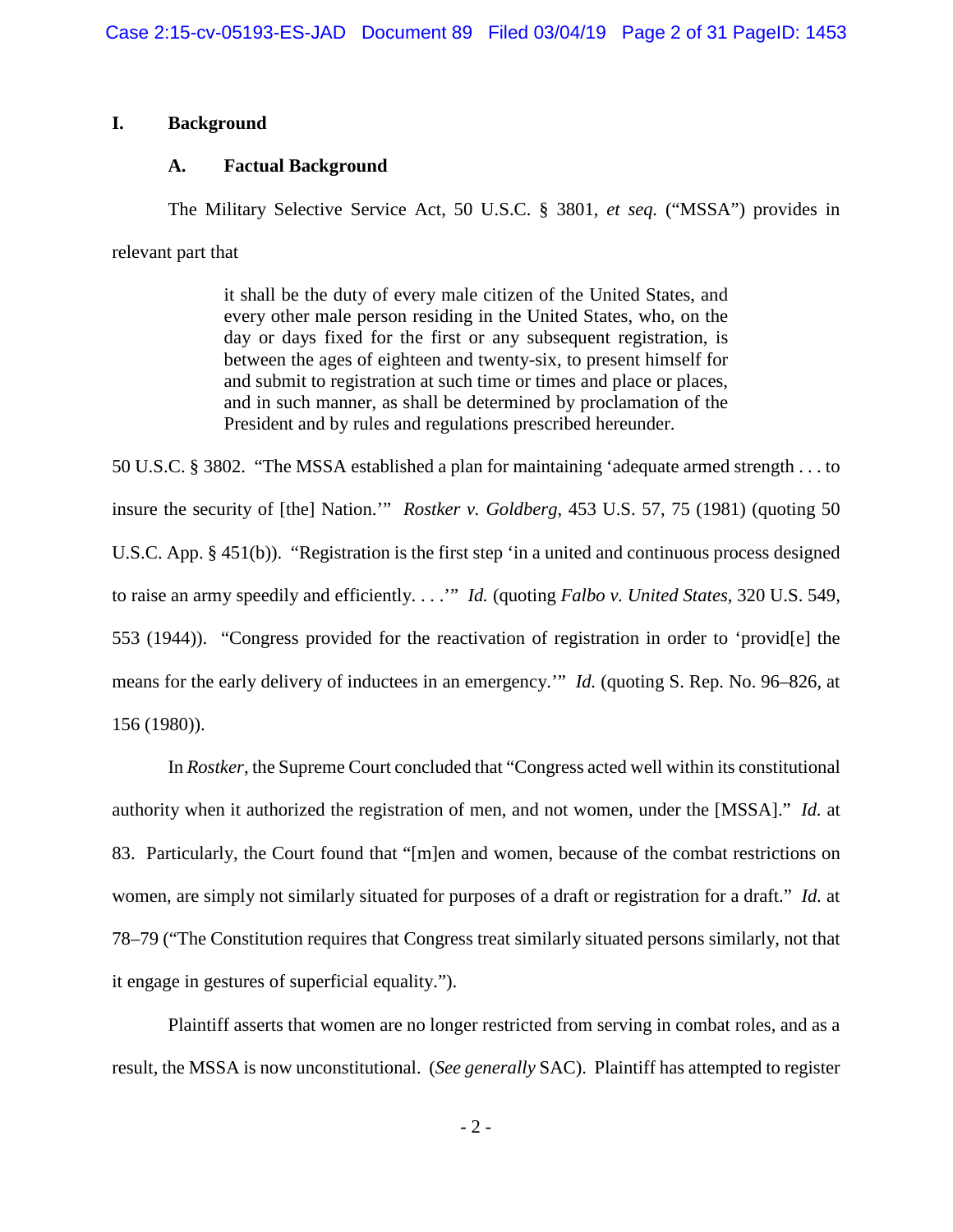for the draft at least twice. (*See id.* ¶ 5). Each time, Plaintiff visited the SSS website and indicated on an online form that she was female. (*See id.* ¶¶ 9–11). When Plaintiff "clicked 'Female' on the top line of the online registration form, she was prevented from registering . . . ." (*Id.* ¶ 10). Plaintiff states that she will "continue to try to register" for the draft because she believes it is her "right and duty" as a U.S. citizen. (*Id.* 12).

Plaintiff brings this action on behalf of a putative class consisting of over 15 million members. (*Id.* ¶¶ 26–28). Plaintiff alleges that the MSSA creates an unlawful sex-based categorization that violates her and the putative class members' equal-protection and substantivedue-process rights under the Fifth Amendment, because the MSSA (i) requires males and not females to register, and (ii) forbids females from registering. (*See, e.g.*, *id.* ¶¶ 2, 29, 59 & 67). She asserts that "[t]his archaic exclusionary policy sends a message to all U.S. citizens and institutions that women are not capable of shouldering the responsibilities of citizenship to the same extent as men." (*Id.* ¶ 68).

Plaintiff seeks a declaratory judgment that the MSSA's draft registration is unconstitutional. (*Id.* 13). Plaintiff also seeks (i) to enjoin Defendants from registering only males; *or* (ii) to require that females register with the SSS; *or* (iii) to require that registration be voluntary for both sexes. (*See id.* ¶ 14).

## **B. Procedural Background**

On July 3, 2015, Allison Marie Kyle initiated this action on behalf of her then minor daughter, Plaintiff. (*See* D.E. No. 1). On October 22, 2015, Plaintiff filed her first amended complaint.<sup>3</sup> (D.E. No. 26). Defendants then moved to dismiss for lack of standing and lack of ripeness under Federal Rule of Civil Procedure 12(b)(1), and for failure to state a claim under

<sup>&</sup>lt;sup>2</sup><br>3 This amendment added a second named plaintiff, but she later withdrew on February 6, 2016. (*See* D.E. No. 44).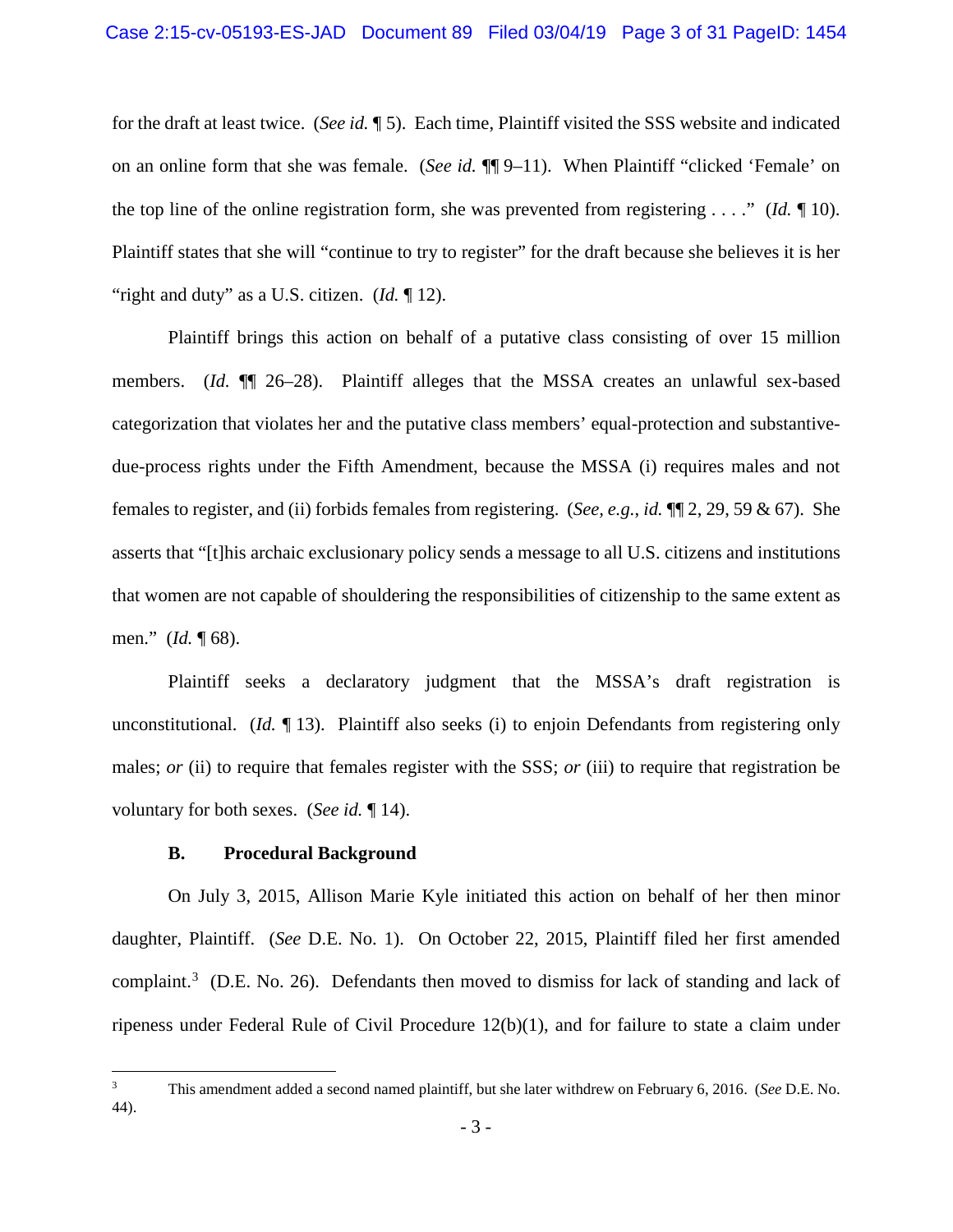Federal Rule of Civil Procedure 12(b)(6). (D.E. No. 33).

On June 29, 2016, the Court terminated Defendants' motion and ordered supplemental submissions regarding relevant Congressional activity. (D.E. No. 48). On September 29, 2016, Plaintiff filed a Second Amended Complaint which added Plaintiff as the named Plaintiff, while removing Plaintiff's mother. (*See* SAC). On December 21, 2016, the parties reported recent Congressional activities involving the MSSA, including the creation of the National Commission on Military, National, and Public Service (the "Commission")*.* (D.E. No. 57).

Plaintiff then filed a Motion to Continue the Proceedings, seeking to resume the litigation (D.E. No. 58). On July 27, 2017, the Court granted the motion and permitted Defendants to renew their motion to dismiss on the issue of standing only. (D.E. No. 61). The parties then briefed the standing issue (D.E. Nos. 69–71), and on March 29, 2018, the Court denied Defendants' motion without prejudice, finding that Plaintiff had standing. (*See* D.E. No. 73).

Plaintiff then sought leave to file a request for certification of the putative class and a motion for summary judgment. (D.E. Nos. 74–76). On April 18, 2018, the Court denied this request and permitted Defendants to renew their motion to dismiss under Rule 12(b)(1) for lack of ripeness and under Rule 12(b)(6) for failure to state a claim. (D.E. No. 77). Subsequently, the parties briefed the instant motion, (*see* D.E. Nos. 80–82), and the Court held oral argument on December 4, 2018, (D.E. No. 87).

## **II. Legal Standard**

### **A. Federal Rule of Civil Procedure 12(b)(1)**

A motion to dismiss for lack of ripeness is properly brought pursuant to Federal Rule of Civil Procedure 12(b)(1) because ripeness is a jurisdictional matter. *NE Hub Partners, L.P. v. CNG Transmission Corp.*, 239 F.3d 333, 341 (3d Cir. 2001) (citing *Suitum v. Tahoe Reg'l Planning*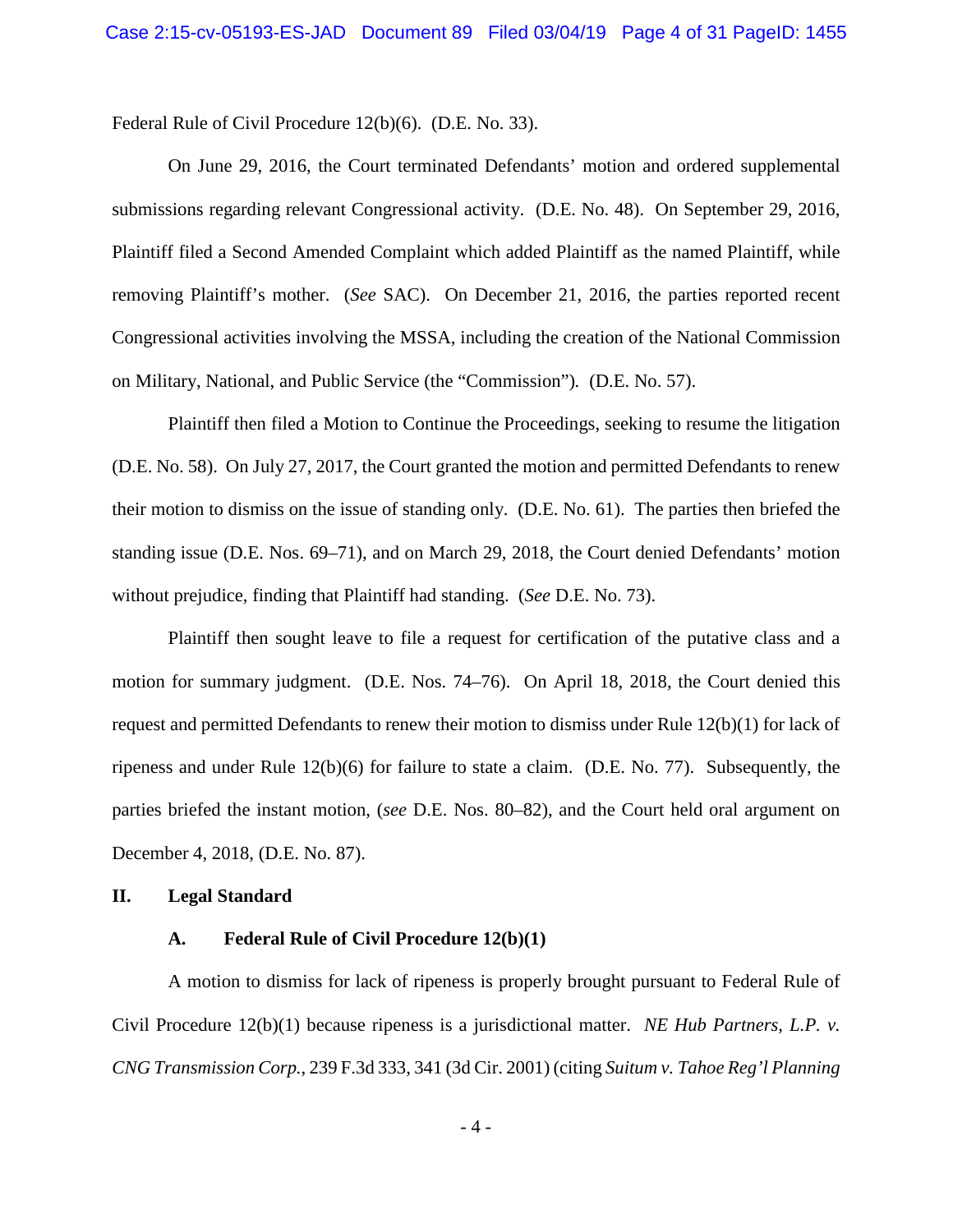*Agency*, 520 U.S. 725, 734 (1997)). A party bringing a motion under Rule 12(b)(1) may assert either a "facial or factual challenge to the court's subject matter jurisdiction." *See Gould Elecs., Inc. v. United States*, 220 F.3d 169, 176 (3d Cir. 2000).

In a facial attack, the moving party "challenges subject matter jurisdiction without disputing the facts alleged in the complaint." *Davis v. Wells Fargo*, 824 F.3d 333, 346 (3d Cir. 2016). A facial attack "requires the court to consider the allegations of the complaint as true." *See id.* (citation and internal quotation marks omitted). "Thus, a facial attack calls for a district court to apply the same standard of review it would use in considering a motion to dismiss under Rule 12(b)(6), *i.e*., construing the alleged facts in favor of the nonmoving party." *Constitution Party of Pa. v. Aichele*, 757 F.3d 347, 358 (3d Cir. 2014); *In re Horizon Healthcare Servs. Inc. Data Breach Litig.*, 846 F.3d 625, 633 (3d Cir. 2017).

In a factual attack, the moving party "attacks the factual allegations underlying the complaint's assertion of jurisdiction, either through the filing of an answer or 'otherwise presenting competing facts.'" *Davis*, 824 F.3d at 346 (quoting *Constitution Party of Pa.*, 757 F.3d at 358) (alteration omitted). "In contrast to a facial challenge, a factual challenge allows a court to weigh and consider evidence outside the pleadings." *Id.* (citation and internal quotation marks omitted).

#### **B. Federal Rule of Civil Procedure 12(b)(6)**

To withstand a motion to dismiss under Rule 12(b)(6), "a complaint must contain sufficient factual matter, accepted as true, to 'state a claim to relief that is plausible on its face.'" *Ashcroft v. Iqbal*, 556 U.S. 662, 678 (2009) (quoting *Bell Atl. Corp. v. Twombly*, 550 U.S. 544, 570 (2007)). "A claim has facial plausibility when the plaintiff pleads factual content that allows the court to draw the reasonable inference that the defendant is liable for the misconduct alleged." *Id.* "The plausibility standard is not akin to a 'probability requirement,' but it asks for more than a sheer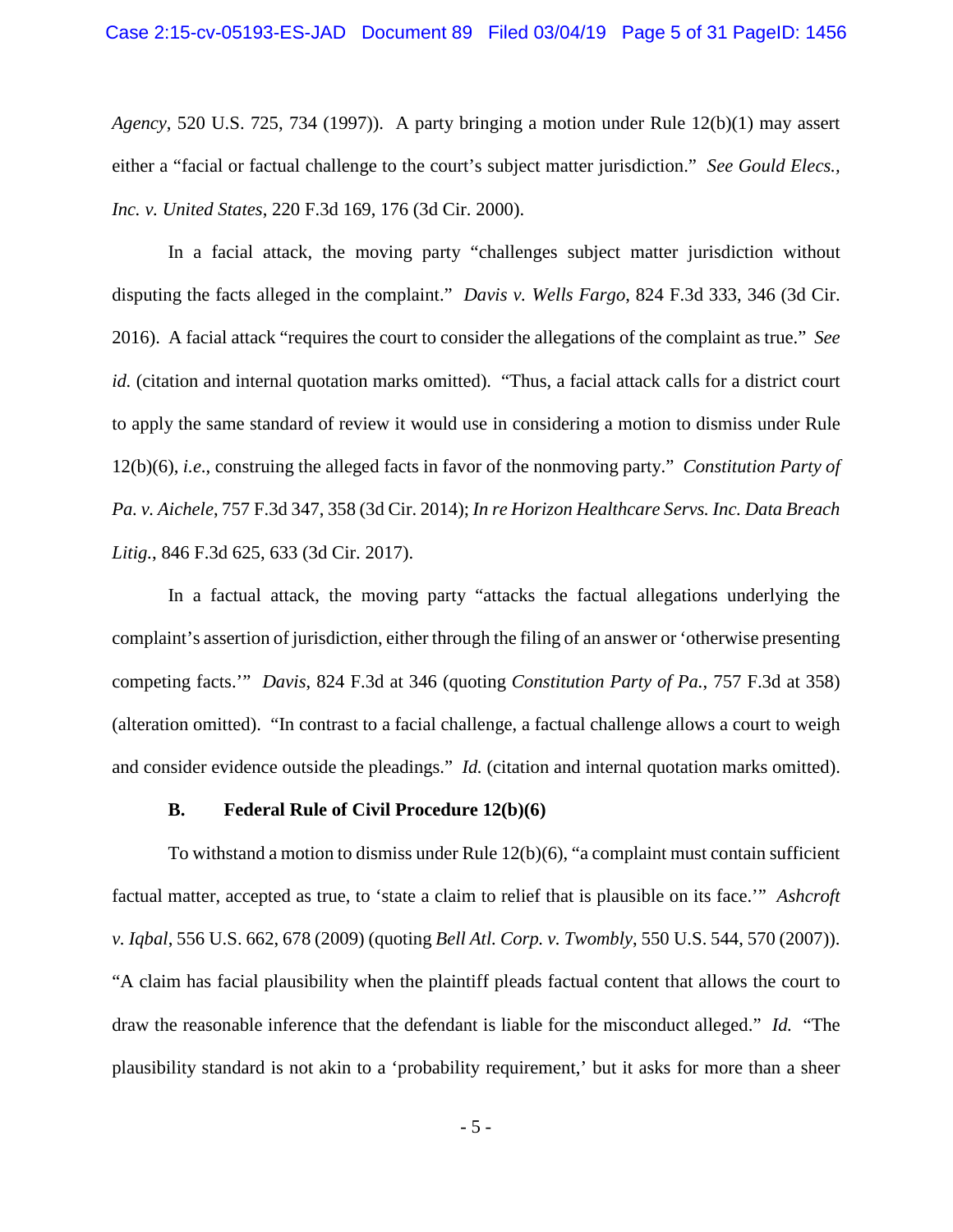possibility that a defendant has acted unlawfully." *Id.*

"In deciding a Rule 12(b)(6) motion, a court must consider only the complaint, exhibits attached to the complaint, matters of public record, as well as undisputedly authentic documents if the complainant's claims are based upon these documents." *Mayer v. Belichick*, 605 F.3d 223, 230 (3d Cir. 2010). But a limited exception exists for "document[s] *integral to or explicitly relied*  upon in the complaint." *In re Burlington Coat Factory Sec. Litig.*, 114 F.3d 1410, 1426 (3d Cir. 1997). "The purpose of this rule is to avoid the situation where a plaintiff with a legally deficient claim that is based on a particular document can avoid dismissal of that claim by failing to attach the relied upon document." *Jeffrey Rapaport M.D., P.A. v. Robins S. Weingast & Assocs., Inc.*, 859 F. Supp. 2d 706, 714 (D.N.J. 2012).

#### **III. Discussion**

Defendants raise three main arguments. Defendants first contend that Plaintiff's Complaint should be dismissed, or held in abeyance, on prudential ripeness grounds because Congress has created the Commission to conduct a full review of the SSS. (Defs.' Mov. Br. at 12). Defendants next argue that the Supreme Court's decision in *Rostker* controls the outcome of this case, and since only the Supreme Court can overturn itself, Plaintiff's claims must be dismissed. (*Id.* at 19). Finally, Defendants contend that Plaintiff's substantive due process claim is a request for equal treatment, which should be analyzed under the equal protection framework. (*Id.* at 24).

As discussed in detail below, the Court finds that A) Plaintiff's claims are prudentially ripe; B) the substantive due process claim is subsumed by the equal protection claim; and C) *Rostker*  does not bar Plaintiff's equal protection claim.

### **A. Prudential Ripeness**

Defendants contend that Plaintiff's Complaint should be dismissed, or held in abeyance,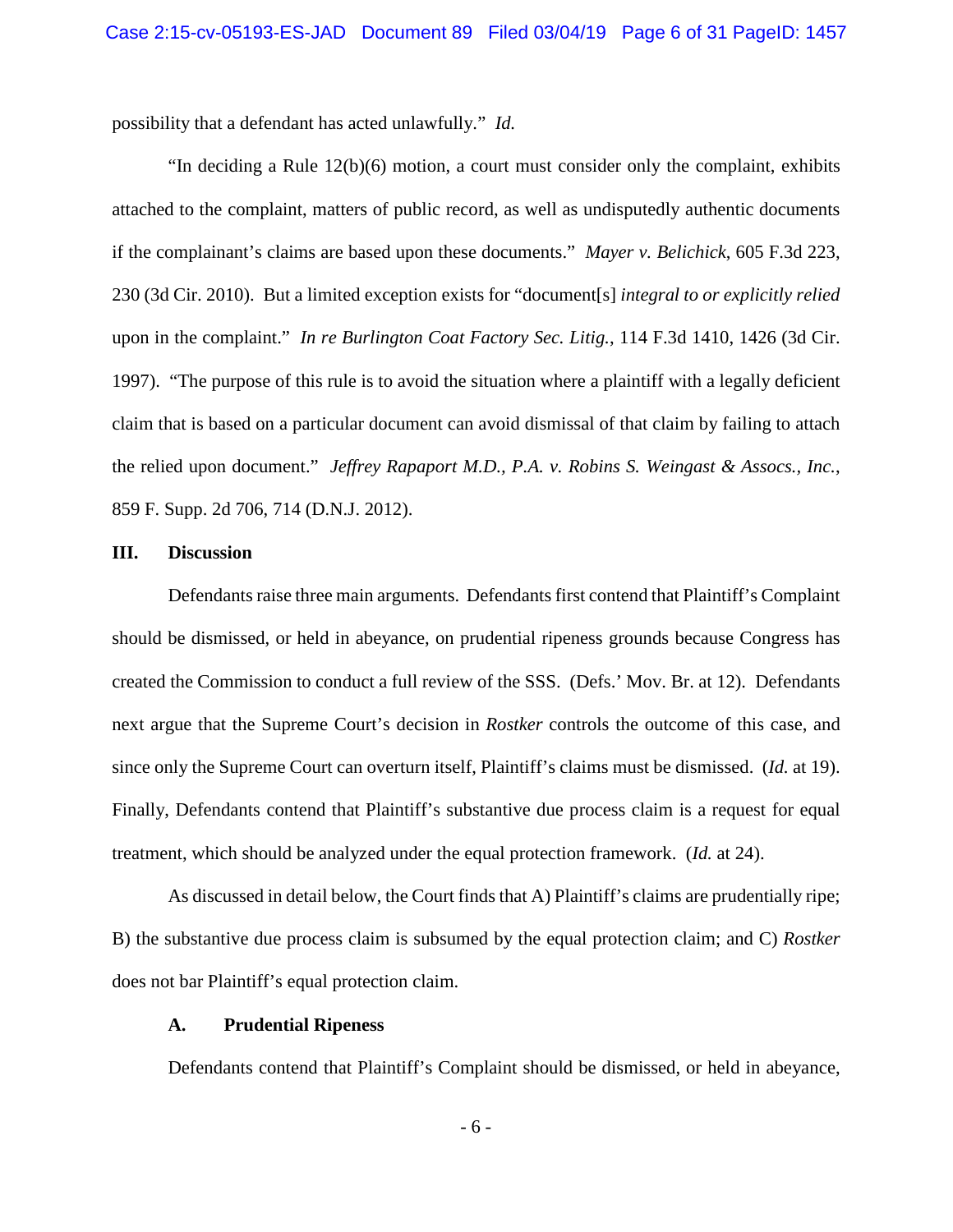on prudential ripeness grounds. (*See id.* at 12; Defs.' Reply at 5; *see also* Tr. 2:5–10; 7:9–17, Dec. 4, 2018).

"[R]ipeness is peculiarly a question of timing." *Thomas v. Union Carbide Agric. Prods. Co.*, 473 U.S. 568, 580 (1985). "The ripeness doctrine is drawn both from Article III limitations on judicial power and from prudential reasons for refusing to exercise jurisdiction." *Nat'l Park Hosp. Ass'n v. Dep't of Interior*, 538 U.S. 803, 808 (2003). "At its core, ripeness works 'to determine whether a party has brought an action prematurely and counsels abstention until such a time as a dispute is sufficiently concrete to satisfy the constitutional and prudential requirements of the doctrine.'" *Plains All Am. Pipeline L.P. v. Cook*, 866 F.3d 534, 539 (3d Cir. 2017) (quoting *Peachlum v. City of York*, 333 F.3d 429, 433 (3d Cir. 2003)) (internal ellipsis removed).

Prudential ripeness is a tool a court may employ when the "case will be *better* decided later and that the parties will not have constitutional rights undermined by the delay." *Simmonds v. I.N.S.*, 326 F.3d 351, 357 (2d Cir. 2003). To determine whether a case is prudentially ripe, courts "generally examine: '(1) the fitness of the issues for judicial decision, and (2) the hardship to the parties of withholding court consideration.'" *See, e.g.*, *Khodara Envtl., Inc. v. Blakey*, 376 F.3d 187, 196 (3d Cir. 2004) (quoting *Abbott Labs. v. Gardner*, 387 U.S. 136, 149 (1967), *abrogated on other grounds by Califano v. Sanders*, 430 U.S. 99 (1977)); *see also Susan B. Anthony List v. Driehaus*, 573 U.S. 149, 167 (2014).<sup>4</sup>

l

<sup>4</sup> In *Driehaus*, the Supreme Court questioned "the continuing vitality of the prudential ripeness doctrine." 573 U.S. at 167. The Court noted that the doctrine "is in some tension with our recent reaffirmation of the principle that a federal court's obligation to hear and decide cases within its jurisdiction is virtually unflagging." *Id.* (quoting *Lexmark Int'l, Inc. v. Static Control Components, Inc.*, 572 U.S. 118, 126 (2014)); *see also Plains All Am. Pipeline L.P. v. Cook*, 866 F.3d 534, 539 n.3 (3d Cir. 2017) ("In [*Driehaus*], the Supreme Court also suggested that the prudential components of ripeness may no longer be a valid basis to find a case nonjusticiable. To the extent we discuss prudential ripeness factors, our holding does not rest on them; rather, our holding rests on the constitutional requirements of Article III." (citation omitted)).

The Supreme Court, however, did not resolve that tension. *See Driehaus*, 573 U.S. at 167. Until the prudential ripeness doctrine is actually rejected by the Supreme Court, this Court is bound to apply *Abbott Labs* and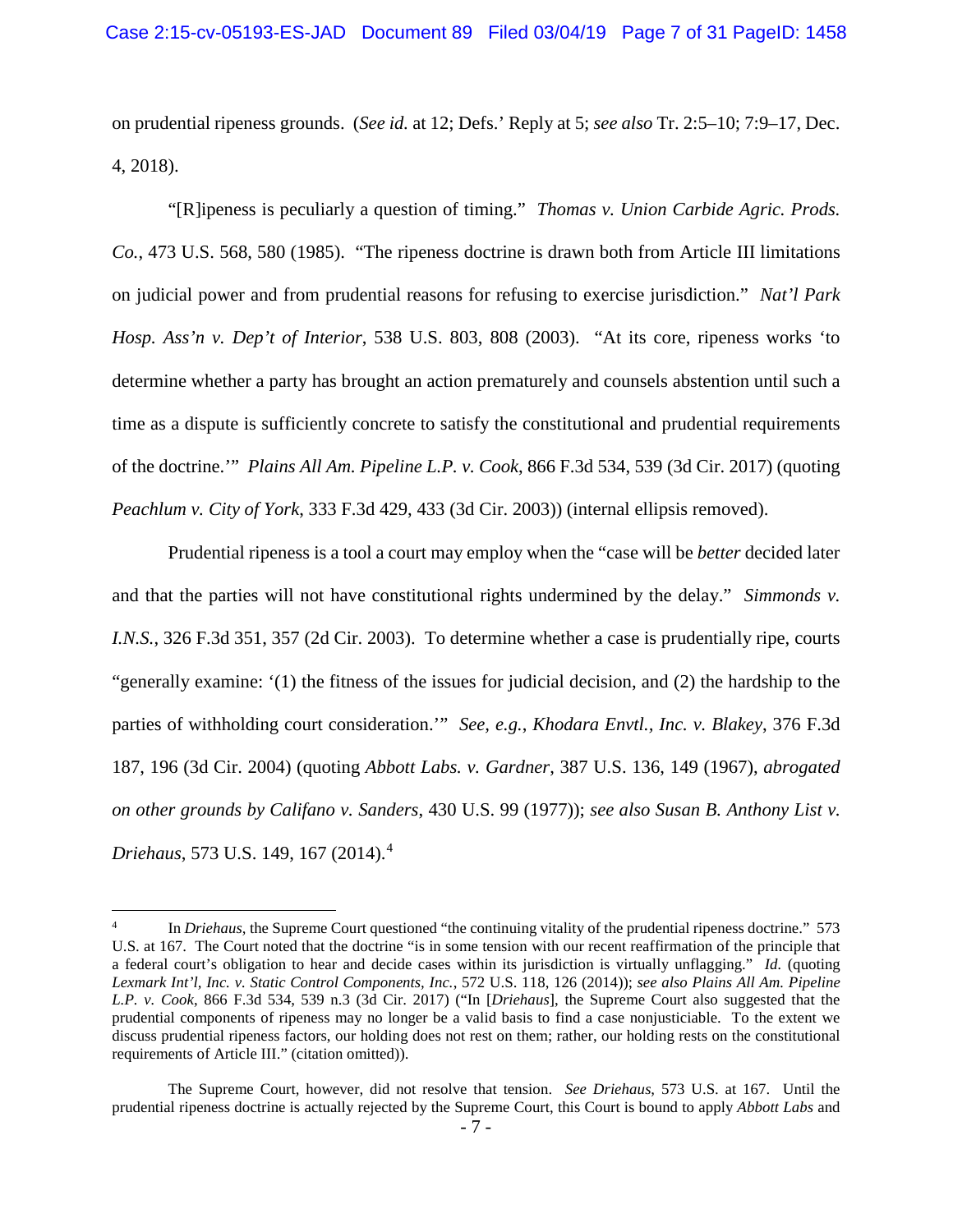### **1. Fitness of The Issues**

For the fitness prong, "[t]he principal consideration is whether the record is factually adequate to enable the court to make the necessary legal determinations. The more that the question presented is purely one of law, and the less that additional facts will aid the court in its inquiry, the more likely the issue is to be ripe, and vice-versa." *Artway v. Attorney Gen. of State of N.J.*, 81 F.3d 1235, 1249 (3d Cir. 1996).

Here, the question before the Court—whether the MSSA's sex-based classification violates Plaintiff's constitutional rights—is purely a legal one, which is present, ongoing, and traditionally the type of issue handled by the courts. *See, e.g.*, *Baker v. Carr*, 369 U.S. 186, 226 (1962) (noting that standards under equal protection "are well developed and familiar"). Plaintiff alleges that she has attempted to register at least twice, and each time Defendants applied the MSSA to bar her from doing so only because of her sex. (*See* SAC ¶ 5). She asserts that her rights, and the rights of similarly situated putative class members, are currently being violated as a result. (*See id.* ¶¶ 67–69). Thus, it is unlikely that "additional facts will aid the court in its inquiry." *See Artway*, 81 F.3d at 1249.

Still, Defendants argue that the case is not fit for adjudication because "Congress passed legislation establishing a commission to conduct a bipartisan review of the future of military selective service." (Defs.' Mov. Br. at 13). Defendants place great weight on the Commission, which has been entrusted with conducting a broad bipartisan review of the SSS, and which "must" complete its review and report its recommendations to Congress and the President by March 19, 2020." (*Id.* at 13–14 (citing National Defense Authorization Act For Fiscal Year 2017 ("FY17

l

decades of precedent confirming the doctrine's vitality. *See Rodriguez de Quijas v. Shearson/Am. Express, Inc*., 490 U.S. 477, 484 (1989) (advising lower courts to "leav[e] to this Court the prerogative of overruling its own decisions").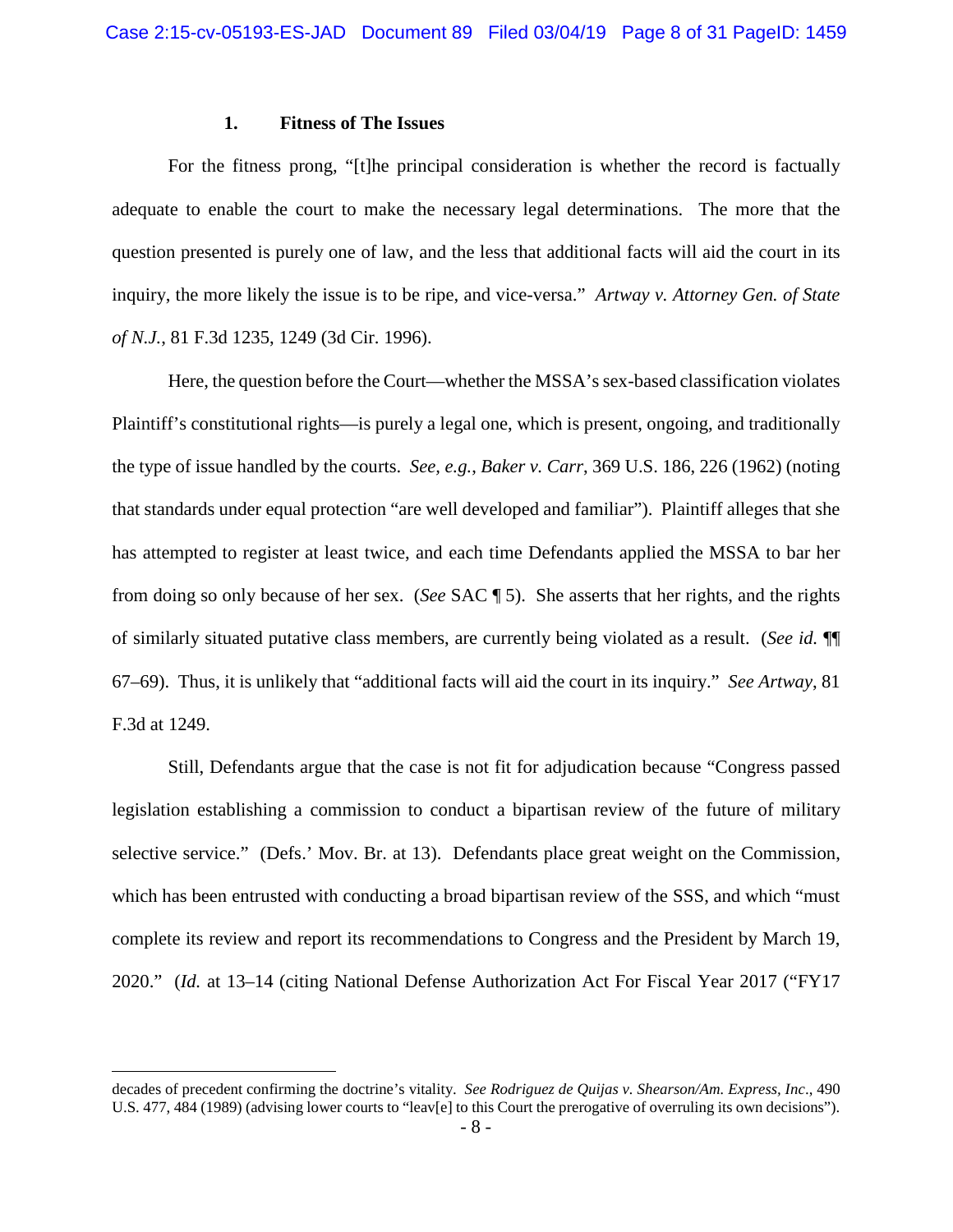NDAA"), Pub. L. No. 114-328 § 555(e)(1), 130 Stat. 2000, 2136 (2016)).<sup>5</sup> Based on this ongoing review, Defendants contend that judicial intervention now would "wrest the issue from the political branches" and "could disrupt or distract" this process, which could "ultimately render that question moot." (*Id.* at 14–15). In short, Defendants contend that "proceeding with the litigation at this time would deprive the political branches of the opportunity to apply their judgment and experience to a matter that is committed to their authority by the text of the Constitution itself." (Defs.' Reply at 5 (citing Defs.' Mov. Br. at 12–18)).

This argument, however, ignores the reality that the Commission serves simply in an advisory capacity. Its sole duty and authority is to review the SSS and draft a report for Congress. See FY17 NDAA §§ 551(a), 555(e)(1).<sup>6</sup> While the Commission may be taking concrete steps towards providing a recommendation by March 2020, there is no guarantee that the Commission will complete its obligations by then, or that Congress will even act on the Commission's report. *Cf. Am. Petroleum Inst. v. E.P.A.*, 683 F.3d 382, 388 (D.C. Cir. 2012) (finding claim prudentially unripe and holding case in abeyance when there was a proposed rule before the government agency

 $\overline{\mathbf{5}}$ The Commission is required to consider

Pub. L. No. 114-328 § 555(b).

<sup>(1)</sup> the need for a military selective service process, including the continuing need for a mechanism to draft large numbers of replacement combat troops; (2) means by which to foster a greater attitude and ethos of service among United States youth, including an increased propensity for military service; (3) the feasibility and advisability of modifying the military selective service process in order to obtain for military, national, and public service individuals with skills (such as medical, dental, and nursing skills, language skills, cyber skills, and science, technology, engineering, and mathematics (STEM) skills) for which the Nation has a critical need, without regard to age or sex; and (4) the feasibility and advisability of including in the military selective service process, as so modified, an eligibility or entitlement for the receipt of one or more Federal benefits (such as educational benefits, subsidized or secured student loans, grants or hiring preferences) specified by the Commission for purposes of the review.

<sup>6</sup> *See also Request for Information on Improving the Military Selective Service Process and Increasing Participation in Military, National, and Public Service*, 83 Fed. Reg. 7080-2, 7081 (Feb. 16, 2018).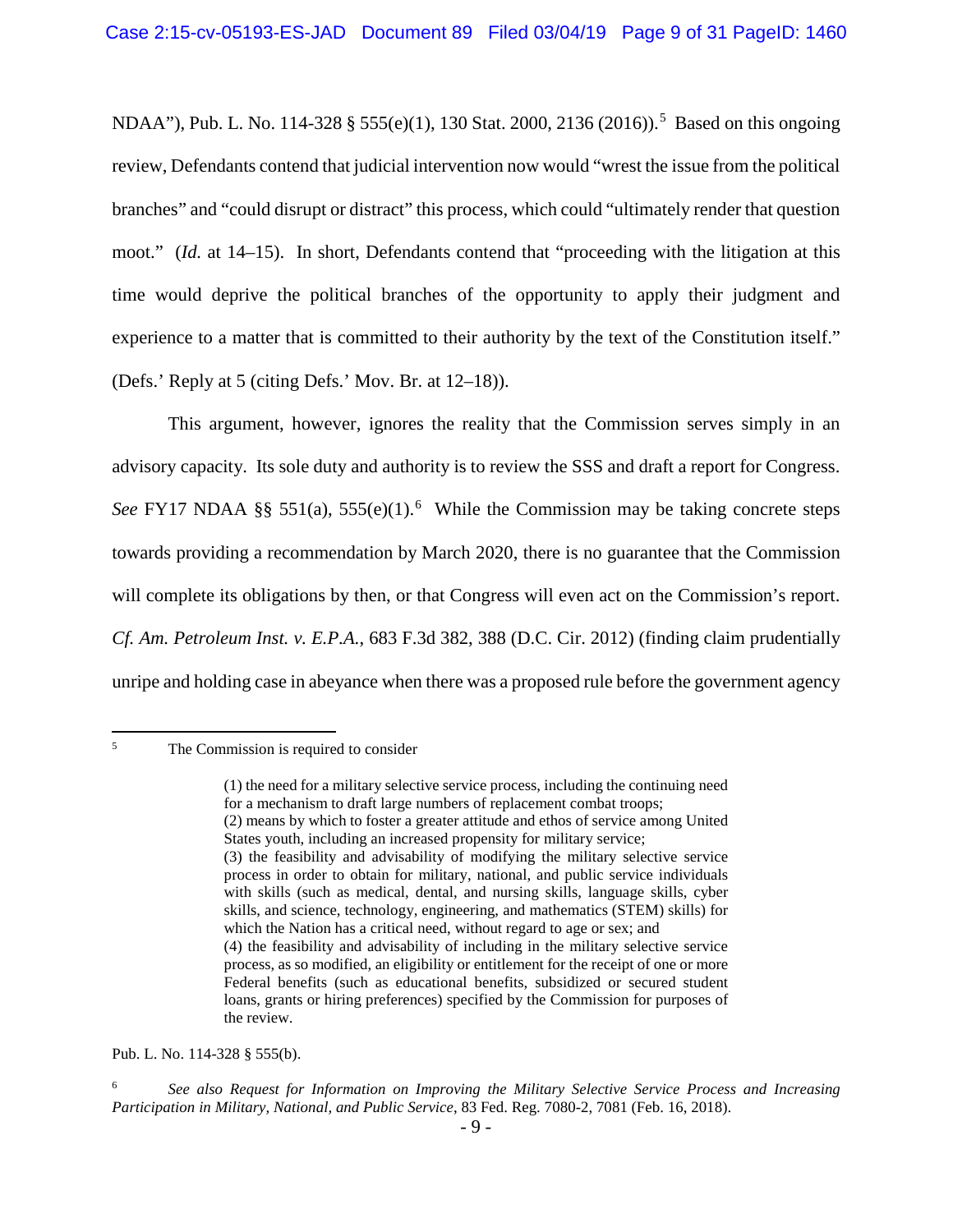which was required to take final action on the proposed rule by a specified date). Meanwhile, Plaintiff and putative class members continue to have their constitutional rights allegedly violated.

That is not say that Congress or the Commission are not acting in good faith; the Court presumes that they are. *See Marcavage v. Nat'l Park Serv*., 666 F.3d 856, 861 (3d Cir. 2012). But the Constitution and the rights it protects cannot be held hostage to a possibility that a commission is investigating a particular policy, which may or may not give rise to legislation, which may or may not be enacted into law, which may or may not ultimately make the injury Plaintiff and others similarly situated are *currently* suffering, moot. *See Am. Petroleum Inst.*, 683 F.3d at 388 (noting that government agency cannot "stave off judicial review of a challenged rule simply by initiating a new proposed rulemaking that would amend the rule in a significant way"); *Am. Petroleum Inst. v. U.S. E.P.A.*, 906 F.2d 729, 739–40 (D.C. Cir. 1990) ("If the possibility of unforeseen amendments were sufficient to render an otherwise fit challenge unripe, review could be deferred indefinitely.").

Similarly, Defendants' reliance on the doctrine of constitutional avoidance is unpersuasive. The principle of constitutional avoidance allows courts to avoid "ruling on federal constitutional matters in advance of the necessity of deciding them [and] to postpone judicial review where it would be premature." *See Armstrong World Indus., Inc. by Wolfson v. Adams*, 961 F.2d 405, 413 (3d Cir. 1992). As such, the Supreme Court has instructed that "even when jurisdiction exists it should not be exercised unless the case 'tenders the underlying constitutional issues in clean-cut and concrete form"' and that "[p]roblems of prematurity and abstractness may well present 'insuperable obstacles' to the exercise of the Court's jurisdiction, even though that jurisdiction is technically present." *Socialist Labor Party v. Gilligan*, 406 U.S. 583, 588 (1972) (citations omitted). Accordingly, courts should be "particularly vigilant to ensure that cases are ripe when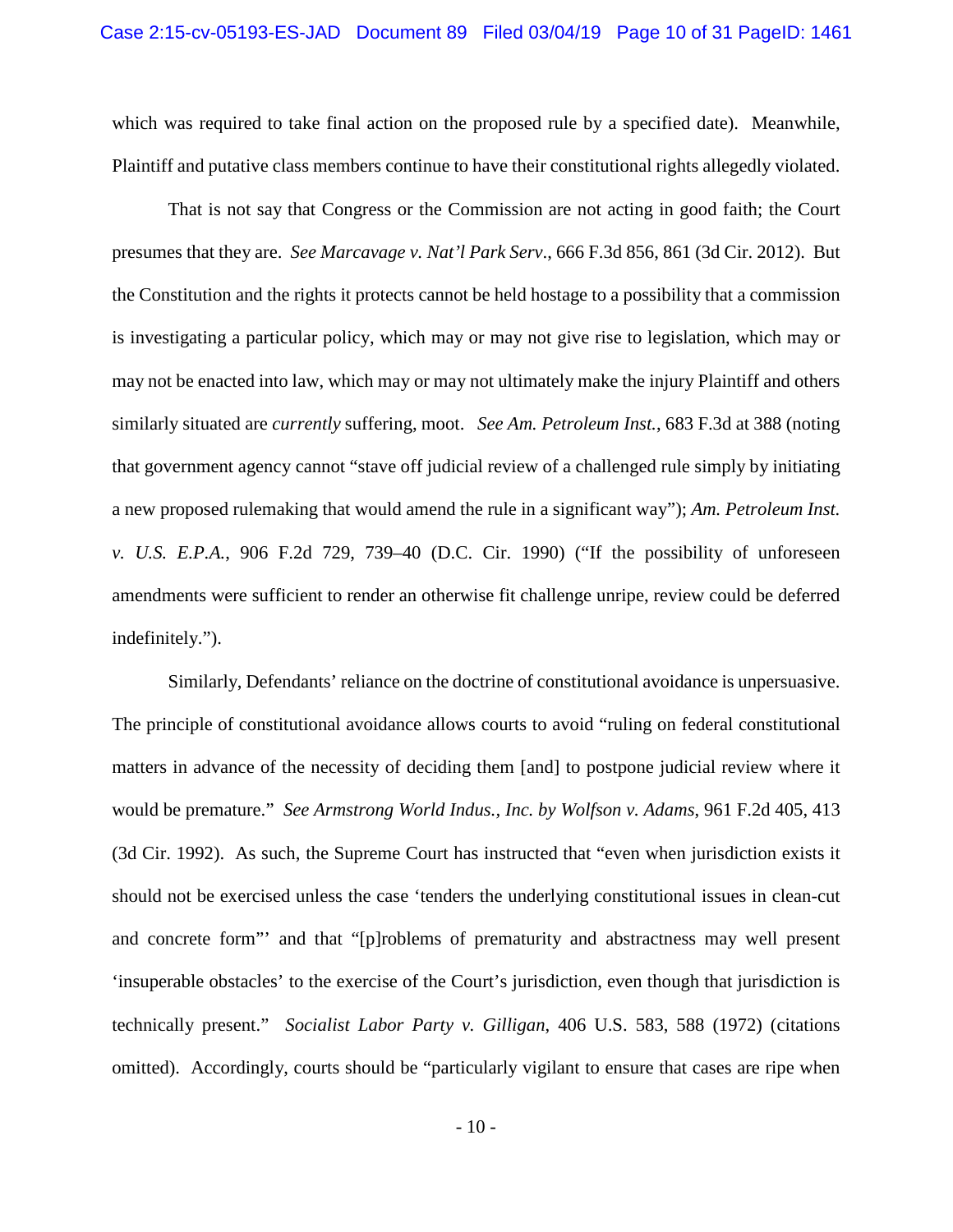constitutional questions are at issue." *Artway*, 81 F.3d at 1249.

However, vigilance does not mean abdication of the Court's responsibilities. After all, the "[C]onstitution controls any legislative act repugnant to it," *Marbury v. Madison*, 5 U.S. 137, 177 (1803), and "[t]he operation of [a] statute is better grasped when viewed in light of a particular application," *Texas v. United States*, 523 U.S. 296, 301 (1998). This is not a case involving an interim act, where the alleged injury rests on "'contingent future events that may not occur as anticipated, or indeed may not occur at all.'" *See id.* at 300 (quoting *Thomas*, 473 U.S. at 580– 581). Nor is this a case where there is a definitive end point where the law at issue will be crystalized and final. *See Am. Petroleum Inst.*, 683 F.3d at 388; *Am. Petroleum Inst. v. Envtl. Prot. Agency*, 862 F.3d 50, 56 (D.C. Cir. 2017), *decision modified on reh'g*, 883 F.3d 918 (D.C. Cir. 2018) (noting that the case was held in abeyance for several years as unripe in light of a forthcoming final rule). To the contrary, as alleged by Plaintiff the MSSA is currently being fully enforced against her and other similarly situated women. (*See* Compl. ¶¶ 5 & 9–10). As such, the question before this Court could not be any more "clean-cut and concrete." *See Gilligan*, 406 U.S. at 588; *Oklevueha Native Am. Church of Haw., Inc. v. Holder*, 676 F.3d 829, 838 (9th Cir. 2012) ("In contrast to cases in which the courts are left to hypothesize about how the law might be applied, Plaintiffs' claims arise from an enforcement action that has already occurred.").

Yet, Defendants effectively ask this Court to hold in abeyance Plaintiff's constitutional rights on the hope of "'contingent future events that may not occur as anticipated, or indeed may not occur at all.'" *See Texas*, 523 U.S. at 300 (quoting *Thomas*, 473 U.S. at 580–581). After all, Congress has visited and abandoned this very issue at least eight times since 2003. *See, e.g.*, H.R. 1509, 114th Cong. (2015); H.R. 748, 113th Cong. (2013); H.R. 1152, 112th Cong. (2011); H.R. 5741, 111th Cong. (2010); H.R. 393, 110th Cong. (2007); H.R. 4752, 109th Cong. (2006); H.R.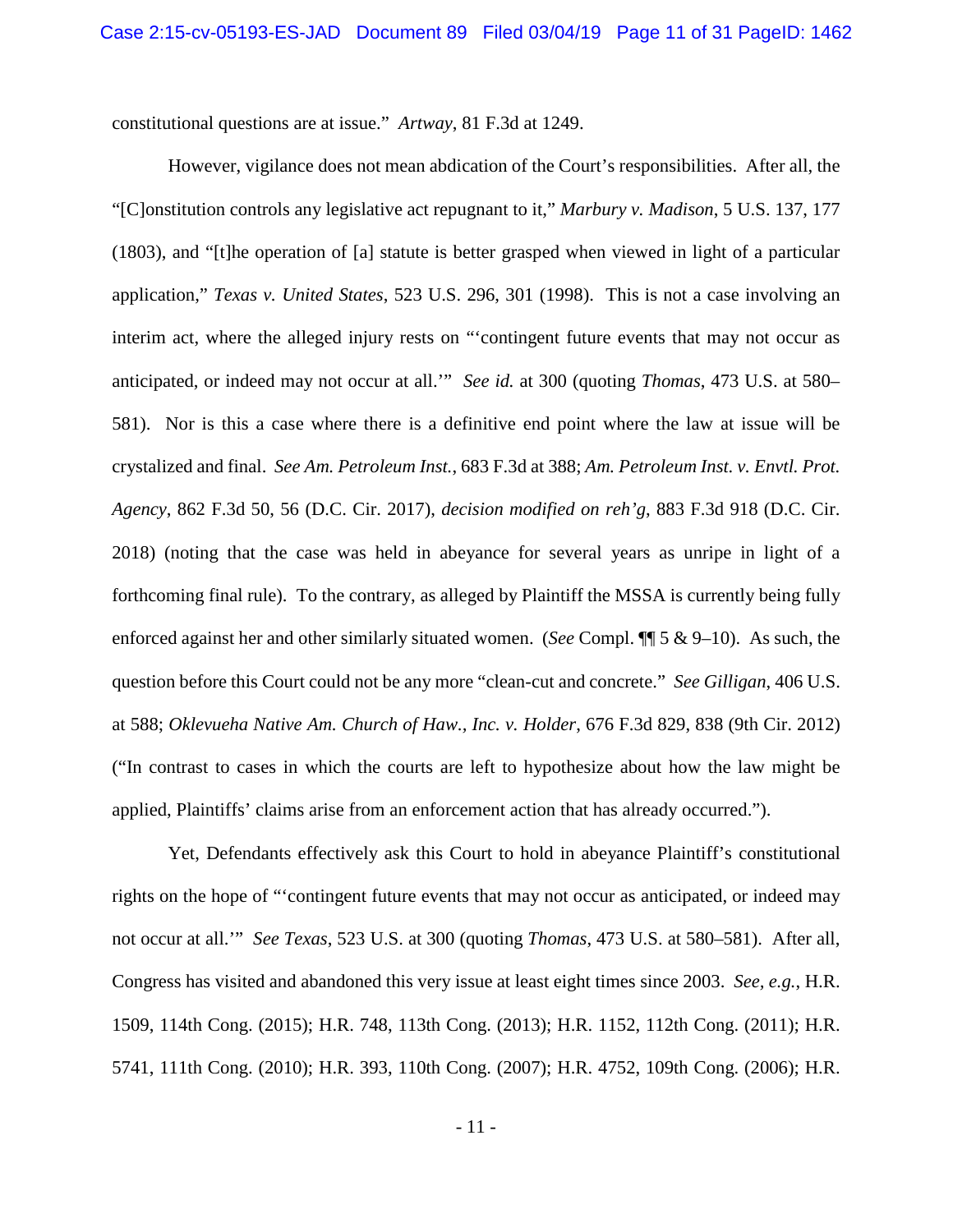2723, 109th Cong. (2005); H.R. 163, 108th Cong. (2003). And in any event, the courts have not been deterred from adjudicating a concrete Article III controversy even when Congress is concurrently considering a bill which goes directly to the heart of the controversy at issue. *See, e.g.*, *S. Dakota v. Wayfair, Inc.*, 138 S. Ct. 2080, 2099 & 2102–03 (2018) (reaching merits despite the fact that there were three bills pending before Congress addressing the issue, and despite the dissent's concerns that the Court's decision "may have waylaid Congress's consideration of the issue"); *Sure-Tan, Inc. v. N.L.R.B.*, 467 U.S. 883 (1984) (deciding a statutory interpretation issue despite Congress being in the midst of an intense congressional debate regarding directly relevant policy); *Goudy-Bachman v. U.S. Dep't of Health & Human Servs.*, 764 F. Supp. 2d 684, 691 n.3 (M.D. Pa. 2011) ("The court is cognizant of efforts currently underway to repeal the Act. Obviously, it is not the court's role to speculate on pending legislation and we focus solely on the present enactment." (citations omitted)).

Defendants also argue that the Court should defer to "the bodies entrusted with crafting military policy on issues within their sphere of expertise," and that "Plaintiff cannot establish, nor should the Court attempt to predict, what the results" of the current policymaking process will be. (Defs.' Mov. Br. at 15–16). But this mischaracterizes the legal question before the Court. Plaintiff is not challenging the Commission, the Commission's ongoing review, or what Congress may or may not do with the Commission's recommendations. (*See* Pl.'s Opp. Br. at 26). Rather, Plaintiff is challenging the current enforcement of the MSSA. (*Id.*). That present enforcement gives rise to an injury today, and Defendants fail to show how review of that injury would "prove too abstract or unnecessary." *See Ohio Forestry Ass'n v. Sierra Club*, 523 U.S. 726, 735 (1998). The question is fit for adjudication.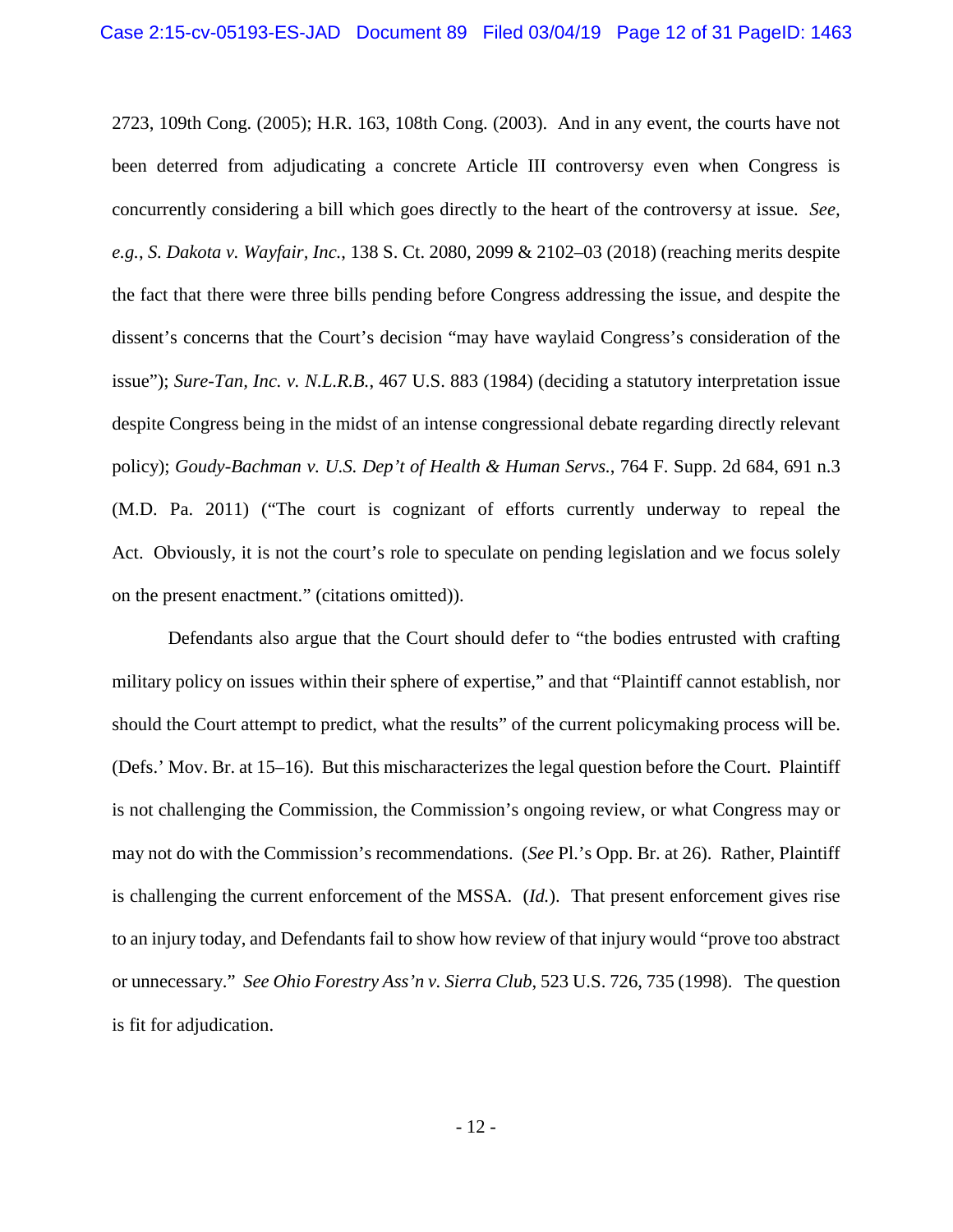## **2. The Hardship to the Parties of Withholding Court Consideration**

The hardship factor turns on whether the impact of the particular law is "sufficiently direct and immediate." *Abbott Labs.*, 387 U.S. at 152. *Compare id.* (finding sufficient hardship where challenged policy had a "direct effect on the day-to-day business" of the plaintiffs), *with Texas*, 523 U.S. at 301 (finding no hardship where plaintiff was "not required to engage in, or to refrain from, any conduct"). For ripeness purposes, an evaluation of hardship to the parties "does not mean just anything that makes life harder; it means hardship of a legal kind. . . ." *Nat. Res. Def. Council v. Abraham*, 388 F.3d 701, 706 (9th Cir. 2004) (citing *Sierra Club*, 523 U.S. at 733).

Defendants recycle their standing argument, asserting that "Plaintiff faces no imminent hardship" because she is free to enlist, her career prospects in the military are not hindered, and there is no imminent draft. (Defs.' Mov. Br. at 17–18 & 24). But as Plaintiff points out, and the Court already noted, this argument mischaracterizes Plaintiff's injury:

> [Plaintiff's injury] is *not* that she is kept out of combat positions, *not*  that she may be harmed by future inductions, *not* that she is prevented from enlisting, and *not* that possible career opportunities in the military will be hindered *but rather* that she is prevented solely because of her sex—from *registering for the draft*.

(D.E. No. 72 at 8).

Plaintiff's harm is concrete, "'credible,' and not merely 'speculative.'" *See Artway*, 81 F.3d at 1247. As it currently stands, the MSSA requires Plaintiff to refrain from registering, unlike her male counterparts. Plaintiff alleges that this enforcement discriminates against her and similarly situated women based solely on their sex. (*See, e.g.*, SAC ¶ 10). Further, in the equal protection context,

> discrimination itself, by perpetuating "archaic and stereotypic notions" or by stigmatizing members of the disfavored group as "innately inferior" and therefore as less worthy participants in the political community, can cause serious noneconomic injuries to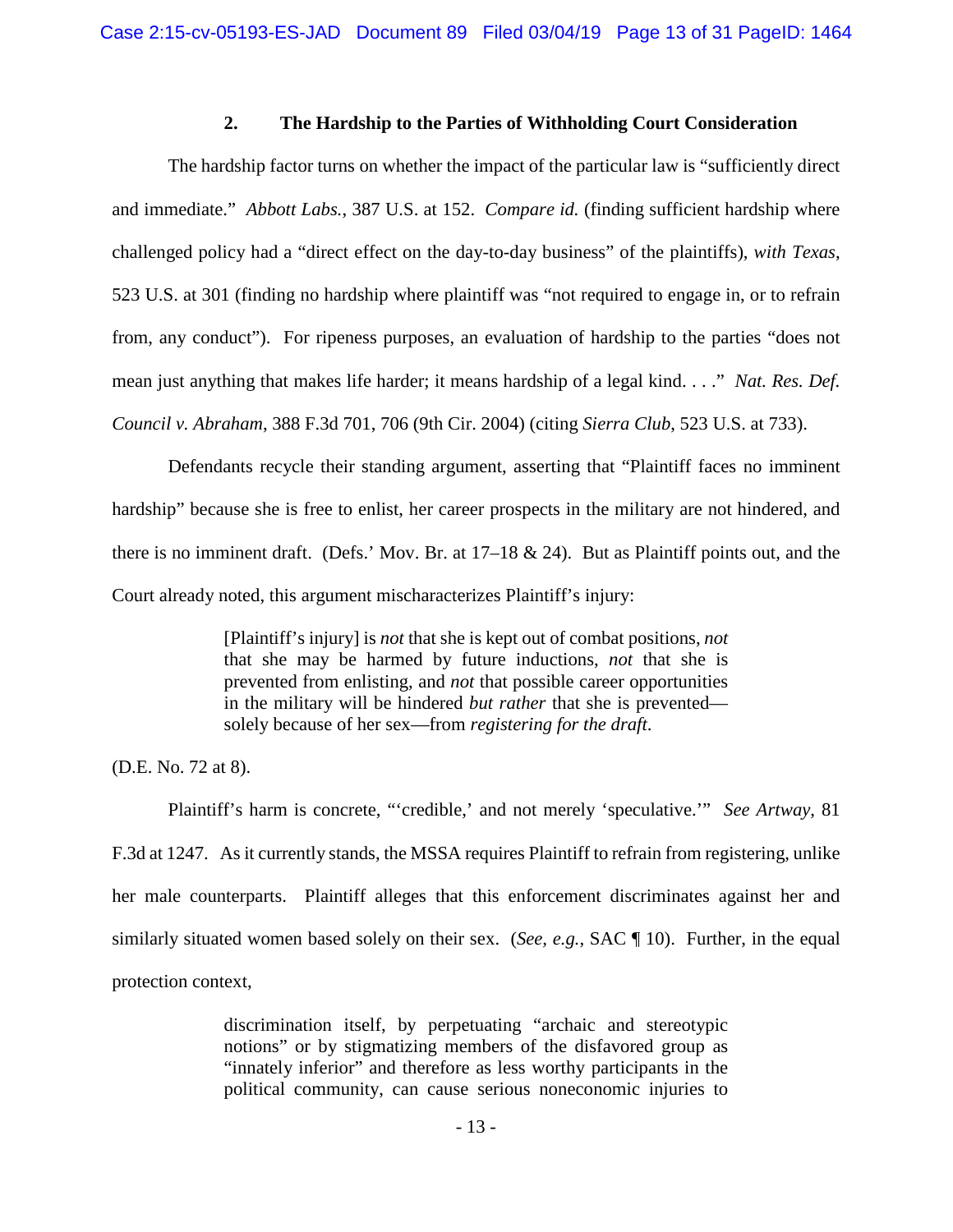those persons who are personally denied equal treatment solely because of their membership in a disfavored group.

*Hassan v. City of New York*, 804 F.3d 277, 290 (3d Cir. 2015) (quoting *Heckler v. Mathews*, 465 U.S. 728, 739–40 (1984)). Therefore, the enforcement of the MSSA creates a "sufficiently direct and immediate" impact on Plaintiff and the millions of similarly situated young women; Plaintiff is currenting suffering a substantial legal hardship. *See Abbott Labs.*, 387 U.S. at 152.

Defendants argue that "proceeding with litigation at this point would deprive the political branches of the opportunity to apply their judgment and expertise to a matter that is committed to their authority by the text of the Constitution itself." (Defs.' Mov. Br. at 18). But Defendants fail to show how exactly this will occur. Regardless of this Court's ultimate decision, the Commission and Congress are free to continue with the current policymaking process, and Congress is free to pass legislation based on the Commission's recommendation—or not. The courts cannot stop Congress from legislating any more than Congress can stop the courts from interpreting the Constitution and any legislative acts repugnant to it. *See United States v. Nixon*, 418 U.S. 683, 704–05 (1974); *Marbury*, 5 U.S. at 177. After all, the judiciary is an independent branch of our tripartite system of government, entrusted with the "province and duty . . . to say what the law is" when presented with a concrete controversy, without regard to the vagaries of shifting political winds. *See Bank Markazi v. Peterson*, 136 S. Ct. 1310, 1322 (2016) (quoting *Marbury*, 5 U.S. at 177); *Nw. Austin Mun. Util. Dist. No. One v. Holder*, 557 U.S. 193, 205 (2009) ("We will not shrink from our duty 'as the bulwar[k] of a limited constitution against legislative encroachments. . . .'") (quoting The Federalist No. 78, p. 526 (J. Cooke ed. 1961) (A. Hamilton)). "That duty will sometimes involve the '[r]esolution of litigation challenging the constitutional authority of one of the three branches,' but courts cannot avoid their responsibility merely 'because the issues have political implications.'" *Zivotofsky ex rel. Zivotofsky v. Clinton*, 566 U.S. 189, 196 (2012) (quoting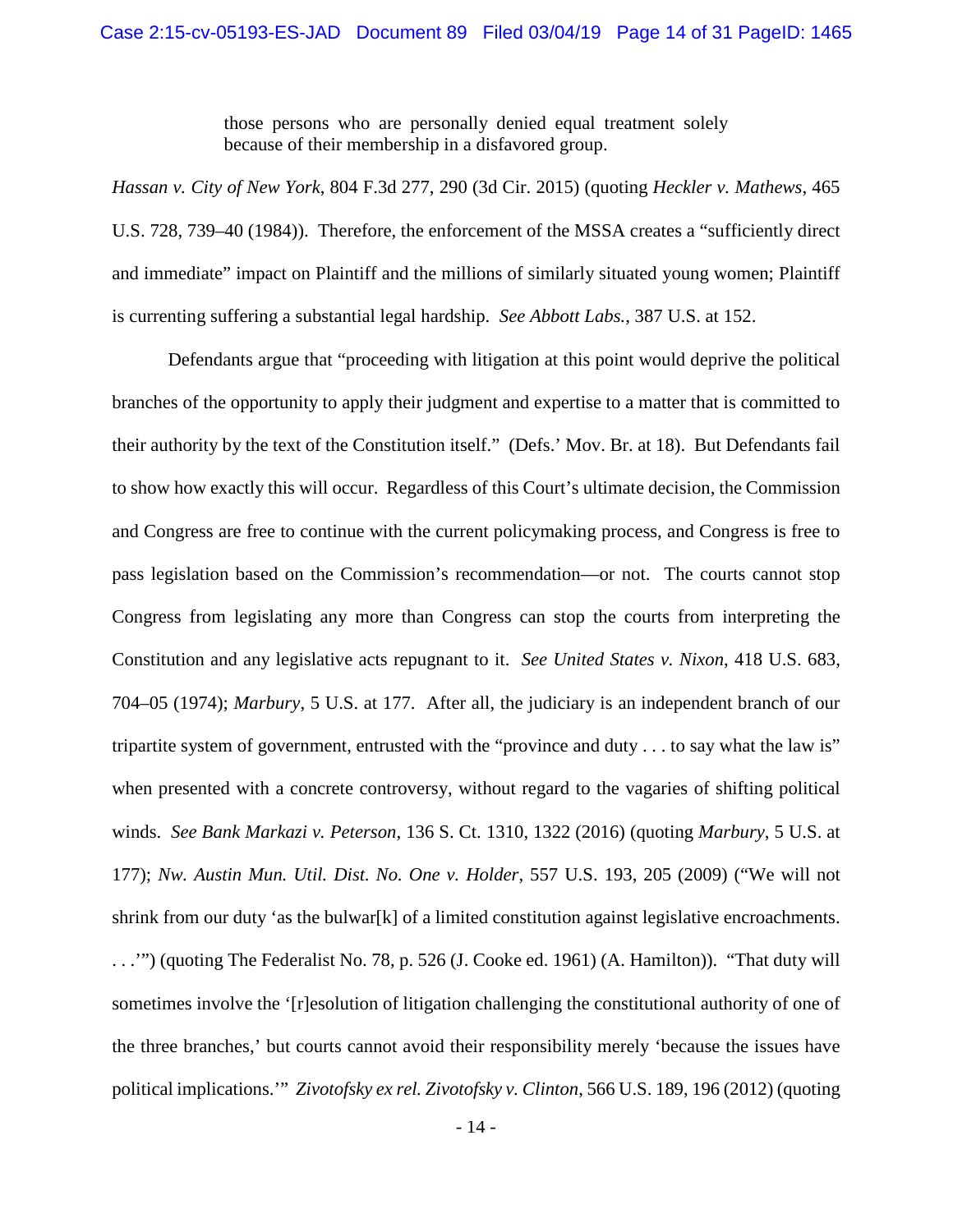*INS v. Chadha*, 462 U.S. 919, 943 (1983)). And that duty requires this Court to determine whether the Constitution is being obeyed *today*, not to speculate whether it might be obeyed in the future. Therefore, the Court does not perceive any potential separation of powers issues with proceeding on the merits, and to the extent any may exist, it does not outweigh the hardship befalling Plaintiff.

Finally, Defendants argue that the Court should find the case prudentially unripe because of the deference owed to the "considered professional judgment" of military officials in military matters. (Defs.' Mov. Br. at 16–17). But while judicial intervention in military matters "should only be undertaken with care and circumspection," *Jaffee v. U.S.*, 663 F.2d 1226, 1238 (3d Cir. 1981), that is ultimately an issue to be studied on the merits with the benefit of a more developed record. *See Dillard v. Brown*, 652 F.2d 316, 323–24 (3d Cir. 1981) ("If the military justification outweighs the infringement of the plaintiff's individual freedom, we may hold for the military on the merits, but we will not find the claim to be non-justiciable and therefore not cognizable by a court.").<sup>7</sup> Indeed, a review of decisions in this area shows "not the slightest hesitancy about reaching the merits even though military affairs were involved." *See Serv. Women's Action Network v. Mattis*, 320 F. Supp. 3d 1082, 1090 (N.D. Cal. 2018) (quoting *Owens v. Brown*, 455 F. Supp. 291, 301 (D.D.C. 1978)) (citing examples).

In short, the Court will uphold its "virtually unflagging" Article III obligation to hear and decide the present case, which falls squarely within its jurisdiction. *See Driehaus*, 573 U.S. at 167; *see also Nat'l Coal. for Men v. Selective Serv. Sys.*, 640 F. App'x 664, 665 (9th Cir. 2016).

l

<sup>7</sup> Defendants argue that they have never claimed that Plaintiff's claims are non-justiciable. (Defs.' Reply at 1). But standing and ripeness, two doctrines Defendants have argued bar Plaintiff's Complaint, are parts of the justiciability doctrine. *See Solomon v. United States*, 680 F. App'x 123, 126 (3d Cir. 2017) (quoting *Felmeister v. Office of Attorney Ethics*, 856 F.2d 529, 535 (3d Cir. 1988) ("The ripeness doctrine, like other justiciability doctrines, derives ultimately from the requirement in Article III of the United States Constitution that federal courts are only empowered to decide cases and controversies.")); *see also* 13B Charles A. Wright, Arthur R. Miller, & Edward H. Cooper, *Federal Practice and Procedure* § 3529 (3d ed.) (grouping standing, ripeness, mootness, and political question under the "Justiciability" chapter).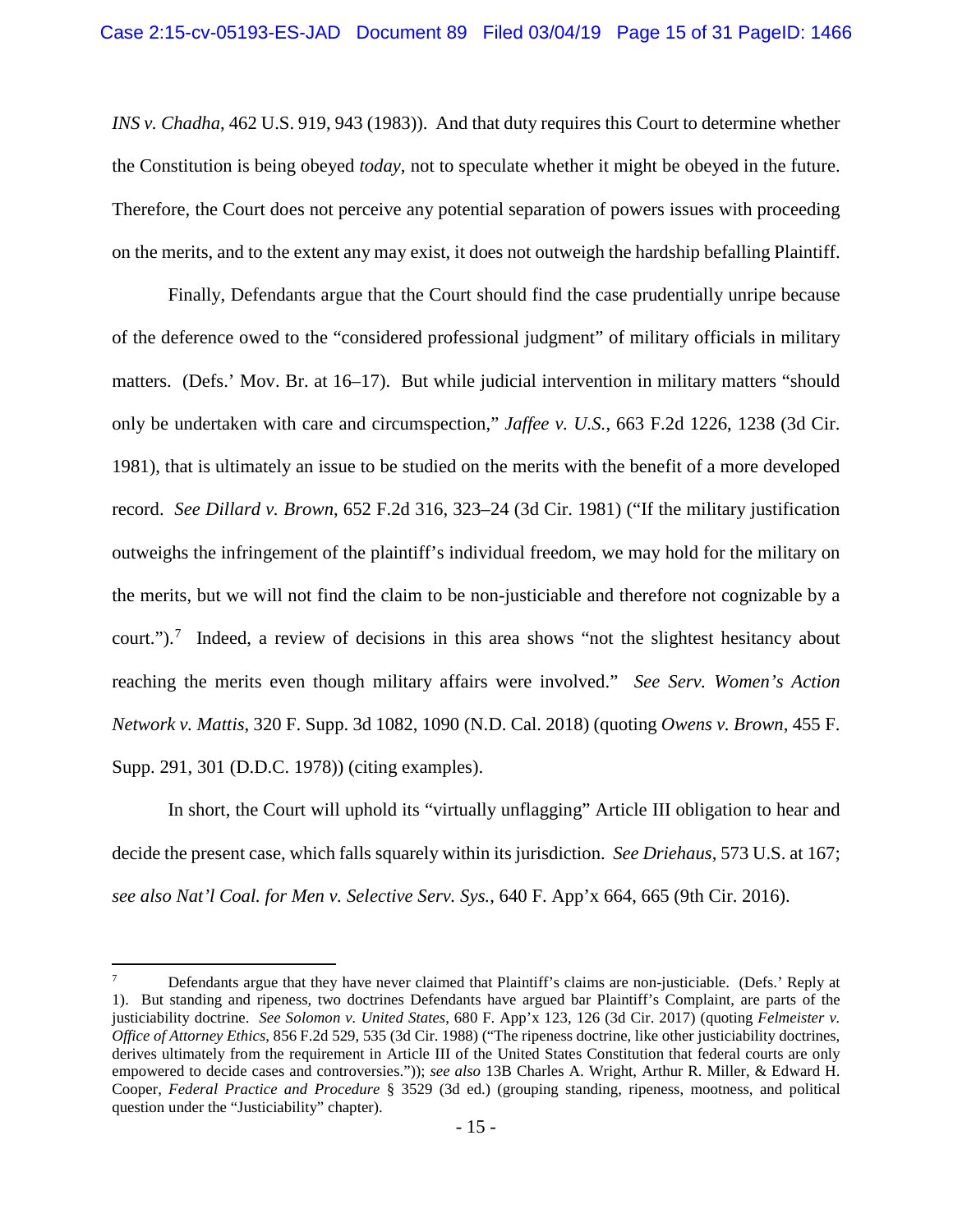### **B. Substantive Due Process Claim**

As previously stated, Plaintiff alleges that by forbidding women from registering with the SSS, the MSSA violates her and putative class members' "equal protection rights to equal treatment and opportunity and violat[es] their substantive due process rights to be treated as firstclass, full-fledged citizens. . . ." (SAC  $\P$  67). Defendants argue that the substantive due process claim is one of unequal treatment, which is more appropriately analyzed as a claim for equal protection. (Defs.' Mov. Br. at 25). The Court agrees. At their core, these two claims are one and the same and should be analyzed under the equal protection rubric.

The substantive component of due process "provides heightened protection against government interference with certain fundamental rights and liberty interests." *Washington v. Glucksberg*, 521 U.S. 702, 720 (1997). Only fundamental rights and liberties which are "deeply rooted in this Nation's history and tradition" and "implicit in the concept of ordered liberty" qualify for such protection. *Id.* at 721 (citations omitted). Further, the Supreme Court requires "a 'careful description' of the asserted fundamental liberty interest." *Id.*

The Supreme Court "has always been reluctant to expand the concept of substantive due process because guideposts for responsible decisionmaking in this unchartered area are scarce and open-ended." *Collins v. City of Harker Heights, Tex.*, 503 U.S. 115, 125 (1992); *see also Chavez v. Martinez*, 538 U.S. 760, 775 (2003) (collecting cases). This is because "[b]y extending constitutional protection to an asserted right or liberty interest," the courts "place the matter outside the arena of public debate and legislative action." *Glucksberg*, 521 U.S. at 720 ("We must therefore exercise the utmost care whenever we are asked to break new ground in this field, lest the liberty protected by the Due Process Clause be subtly transformed into the policy preferences of the Members of this Court." (citations and internal quotation marks omitted)).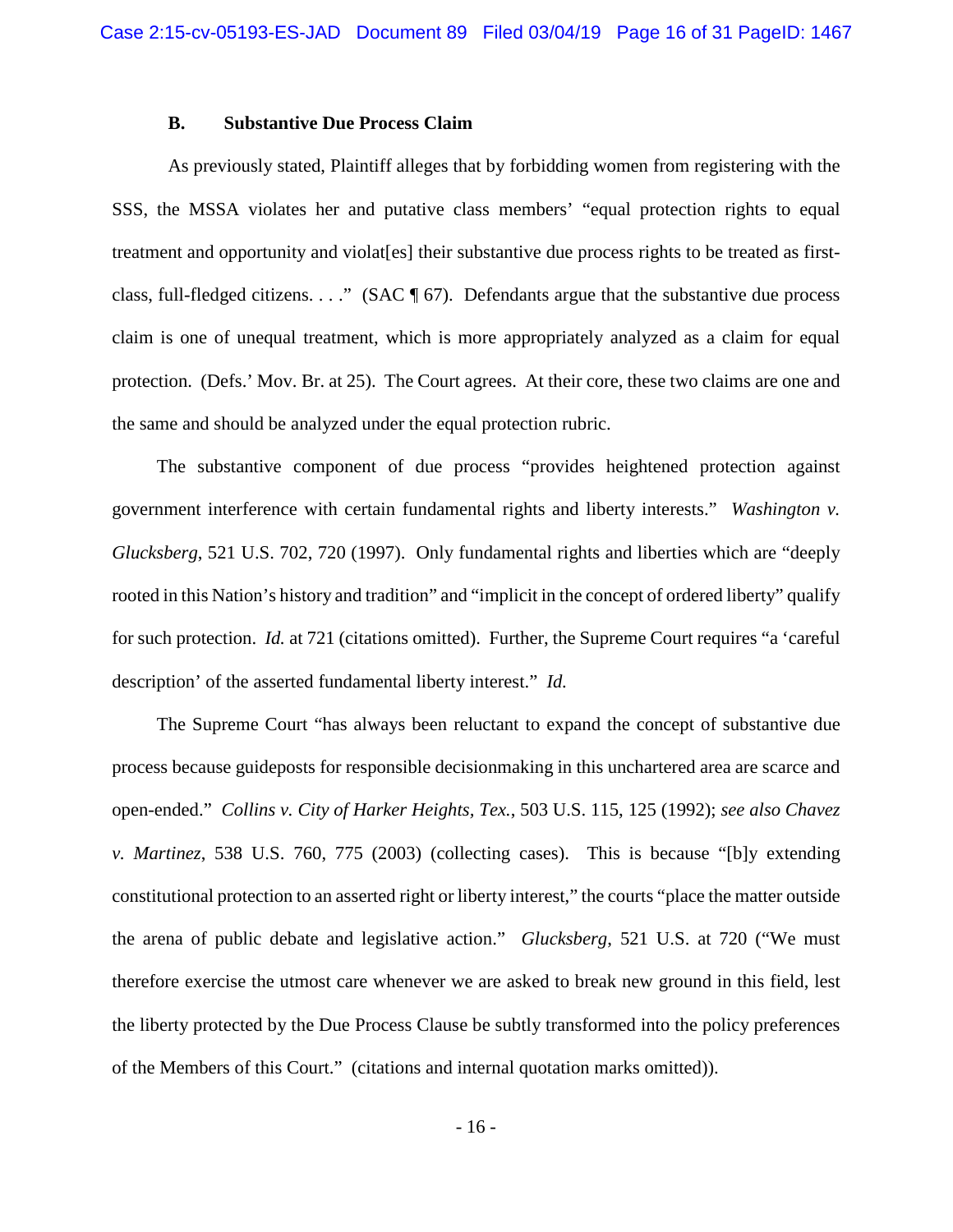Here, Plaintiff asserts a fundamental right to be "treated as a first-class, full-fledged citizen." (SAC ¶ 3). Her claim revolves around allegations that under the MSSA women are, as a class, treated differently than men. (*See, e.g.*, SAC ¶ 4 ("Barring young women from registering with the Selective Service System is one of the last vestiges of federal *de jure* discrimination against women."); *id.* ¶ 5 (alleging that Plaintiff tried to register with the SSS but "was refused solely because she is a woman. This violated her right to be treated equally regardless of sex and her substantive due process right to be treated as a first-class, full-fledged citizen"); *id.* ¶ 15 ("This Court will place all similarly situated persons on an equal standing and recognize the first-class, full-fledged citizenship of young women by enjoining all current draft registration or by requiring females to also register or by making registration voluntary for both sexes."); *id.* ¶ 65 ("If the two sexes can fight and die together, they can register together; if not, then no one should have to register."); *id.* ¶ 67 ("The female class members are injured by the government violating their equal protection rights to equal treatment and opportunity and violating their substantive due process rights to be treated as first-class, full-fledged citizens by not requiring them to register and forbidding them to register."); *see also* Tr. 51:15–17 (stating that by denying Plaintiff's request to register "she's being treated as, basically, a second-class citizen")). At its core, then, Plaintiff demands that the law treats all women citizens equal to all male citizens. This claim falls squarely within the precepts of equal protection. *See United States v. Virginia*, 518 U.S. 515, 532 (1996).

Plaintiff attempts to avoid this conclusion, arguing that "the use of one analysis does not obviate the use of the other." (Pl.'s Opp. Br. at 38 (citing *Lawrence v. Texas*, 539 U.S. 558, 579 (2003)). This may be true in certain circumstances; after all, the equal protection component read into the Fifth Amendment arises from discrimination that is "so unjustifiable as to be violative of due process." *See Bolling v. Sharpe*, 347 U.S. 497, 499 (1954), *supplemented sub nom. Brown v.*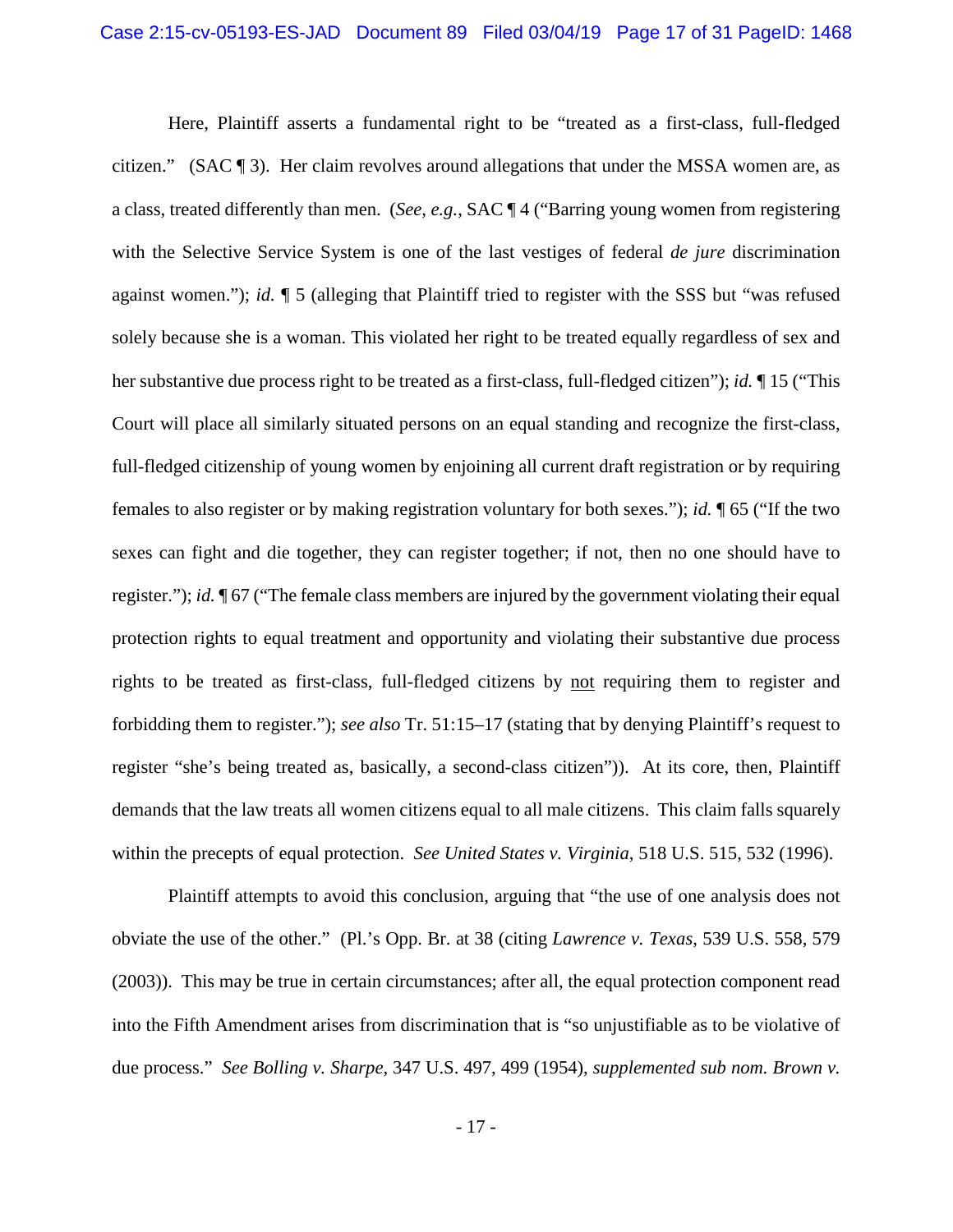Bd. of Educ. of Topeka, Kan., 349 U.S. 294 (1955).<sup>8</sup> But this "do[es] not imply that the two are always interchangeable phrases." *Id*. As Justice Kennedy explained in *Obergefell v. Hodges*,

> The Due Process Clause and the Equal Protection Clause are connected in a profound way, though they set forth independent principles. Rights implicit in liberty and rights secured by equal protection may rest on different precepts and are not always coextensive, yet in some instances each may be instructive as to the meaning and reach of the other. In any particular case *one Clause may be thought to capture the essence of the right in a more accurate and comprehensive way*, even as the two Clauses may converge in the identification and definition of the right.

135 S. Ct. 2584, 2602–03 (2015) (emphasis added).

l

Furthermore, it "is not the province of [the courts] to create substantive constitutional rights in the name of guaranteeing equal protection of the laws." *See San Antonio Indep. Sch. Dist. v. Rodriguez*, 411 U.S. 1, 33 (1973). Rather, "[t]he protections of substantive due process have for the most part been accorded to matters relating to marriage, family, procreation, and the right to bodily integrity." *Albright v. Oliver*, 510 U.S. 266, 272 (1994). In other words, substantive due process is reserved "for cases involving the most intimate matters of family, privacy, and personal autonomy." *Armbruster v. Cavanaugh*, 410 F. App'x 564, 567 (3d Cir. 2011); *see also Lawrence*, 539 U.S. at 562 ("Liberty presumes an autonomy of self that includes freedom of thought, belief, expression, and certain intimate conduct.").

<sup>8</sup> Defendants rely on *Graham v. Connor*, 490 U.S. 386 (1989), and its progeny for the proposition that "when a particular Amendment provides an explicit textual source of constitutional protection against' a particular sort of governmental behavior, that Amendment, not the more generalized notion of substantive due process must be the guide for analyzing these claims." (Defs.' Mov. Br. at 24–25 (quoting *Graham*, 490 U.S. at 395)). Plaintiff counters that *Graham* is confined to cases where the government has used physical force. (Pl.'s Opp. Br. at 37). The Court does not read *Graham* so narrowly, and indeed, other courts applying the Equal Protection Clause of the Fourteenth Amendment have not either. *See, e.g.*, *Eby-Brown Co., LLC v. Wis. Dep't of Agric.*, 295 F.3d 749, 753–54 (7th Cir. 2002) (refusing to analyze substantive due process claim where "[t]he bulk of the allegations set forth by Eby–Brown seek redress for the alleged unequal treatment it received as a licensed wholesaler of tobacco").

The Fifth Amendment, however, does not contain an "explicit textual source" for equal protection of the laws. *See* U.S. CONT. amend. V. Rather, the Supreme Court has read an equal protection component into the Amendment's express Due Process Clause. *See Bolling*, 347 U.S. at 499. As such, it would appear that *Graham* and its progeny do not support Defendants' argument, and the Court sees no reason to rely on that line of cases here.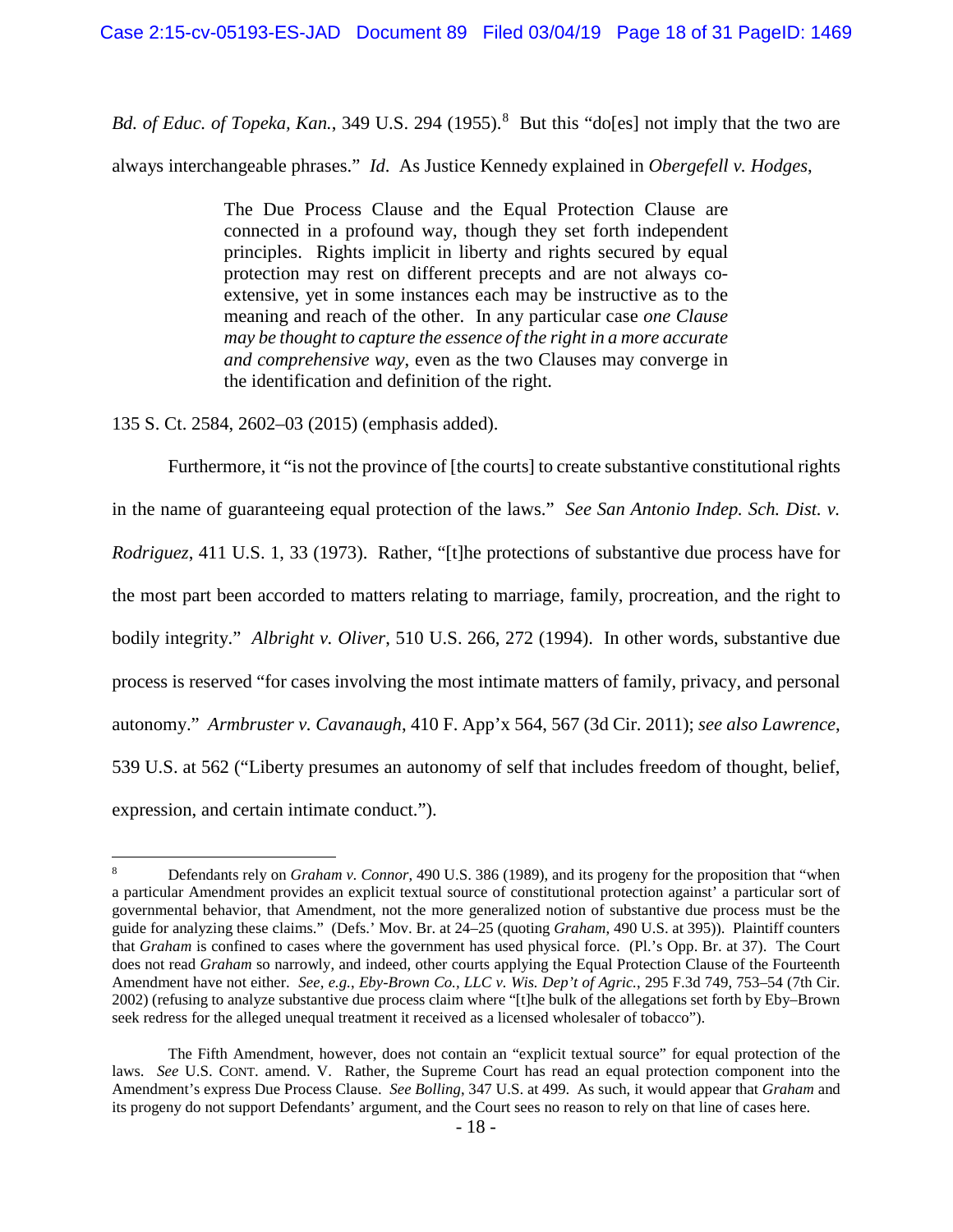This case does not concern "matters relating to marriage, family, procreation, and the right to bodily integrity." *See Albright*, 510 U.S. at 272. Rather, the core of the fundamental right asserted by Plaintiff—that all citizens, men and women, be treated as equal "first-class, fullfledged citizen"—is one of equal treatment under the laws. While equal protection is in one sense a personal right not to be discriminated against—indeed, a right "stemming from our American ideal of fairness" *Bolling*, 347 U.S. at 499, which is "deeply rooted in this Nation's history and tradition" and "implicit in the concept of ordered liberty," *see Glucksberg*, 521 U.S. at 721—it is predominantly "a demand that governmental action that affects an individual not be predicated upon constitutionally defective reasoning." *See Pitts v. Thornburgh*, 866 F.2d 1450, 1455 (D.C. Cir. 1989); *Harris v. McRae*, 448 U.S. 297, 322 (1980) ("The guarantee of equal protection under the Fifth Amendment is not a source of substantive rights or liberties, but rather a right to be free from invidious discrimination in statutory classifications and other governmental activity." (footnote omitted)). The claim here charges invidiousness on account of the statutory classification, rather than an unwarranted interference with constitutionally secured personal liberties. (*See, e.g.*, SAC  $\llbracket 5$ ). As such, the equal protection analysis "capture[s] the essence of the [asserted] right in a more accurate and comprehensive way." *See Obergefell*, 135 S. Ct. at 2603.

During oral argument Plaintiff pointed the Court to *United States v. Virginia*, 518 U.S. 515 (1996), for support of her alleged fundamental right. (*See* Tr. 47:2-4). Plaintiff placed substantial emphasis on the Supreme Court's language that the government cannot deny "to women, simply because they are women, full citizenship stature." (*See* Tr. 47:2-3 (quoting *Virginia*, 518 U.S. at 532)). Plaintiff argued that the alleged fundamental right to be a "first-class, full-fledged citizen"

l

<sup>9</sup> Indeed, at oral argument Plaintiff admitted that the underlying factual allegations for the substantive due process claim are the same as the equal protection claim. (*See* Tr. 51:19; *see also generally* SAC).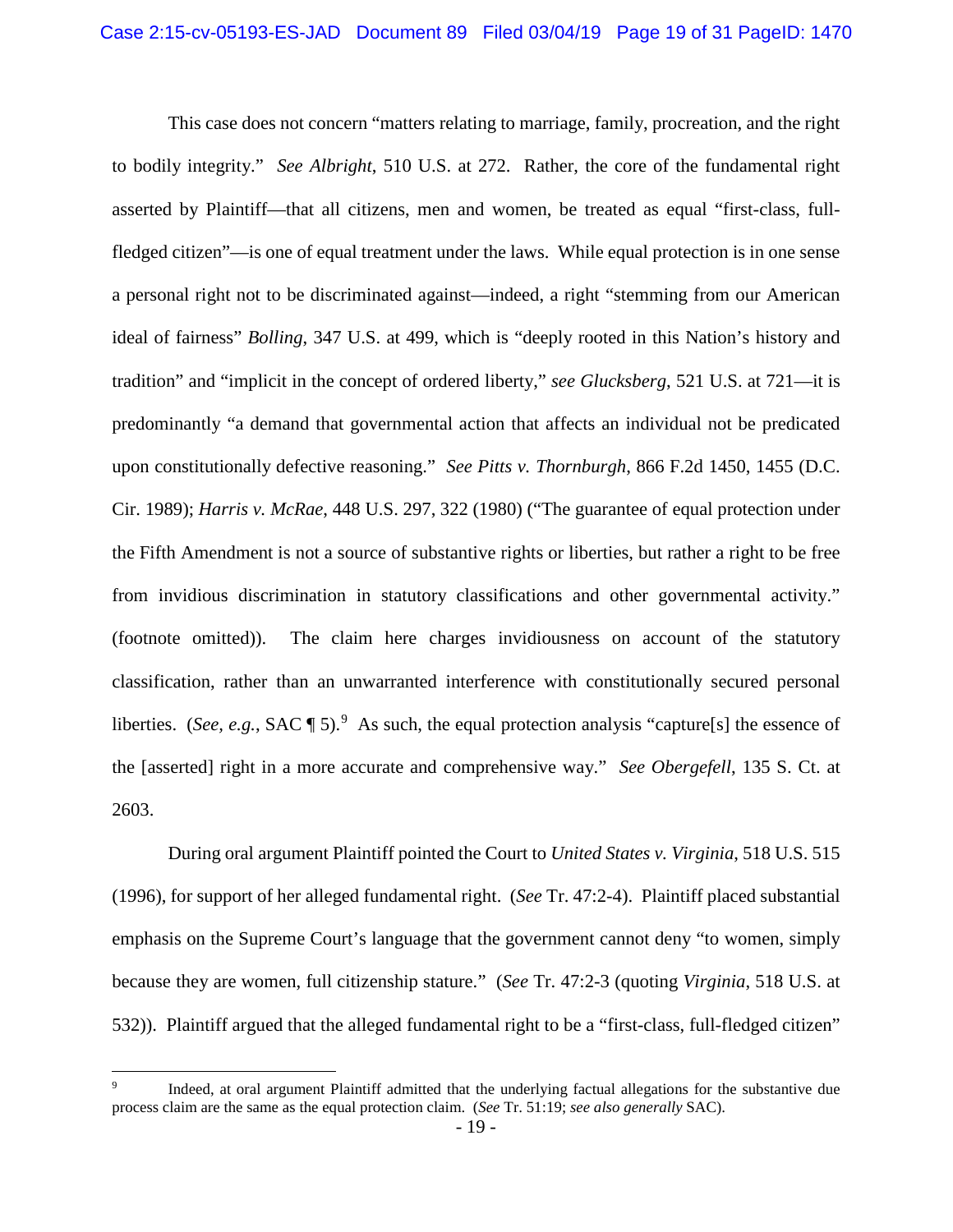is just another name for "full citizenship stature." (Tr. 47:5-8). A careful reading of the full quote, however, undercuts Plaintiff's argument that her substantive due process claim should not be subsumed by her equal protection claim:

> Since *Reed*, the Court has repeatedly recognized that neither federal nor state government acts compatibly *with the equal protection principle* when a law or official policy denies to women, simply because they are women, full citizenship stature—*equal opportunity to aspire, achieve, participate in and contribute to society based on their individual talents and capacities*.

*Virginia*, 518 U.S. at 532 (relying on the equal protection framework to find that Virginia military college sex-based classification was unconstitutional) (emphasis added). Indeed, the Supreme Court's decisions involving sex-based classifications and unequal treatment between men and women have often involved both equal protection and substantive due process concerns, but overwhelmingly, the decisions in this area rest on an equal protection framework. *See, e.g.*, *Sessions v. Morales-Santana*, 137 S. Ct. 1678, 1689 (2017); *Virginia*, 518 U.S. at 532; *Miss. Univ. for Women v. Hogan*, 458 U.S. 718, 731 (1982); *Rostker*, 453 U.S. at 78–79; *Michael M. v. Superior Court*, 450 U.S. 464, 471–73 (1981); *Orr v. Orr*, 440 U.S. 268, 278–83 (1979); *Craig v. Boren*, 429 U.S. 190, 210 (1976); *Weinberger v. Wiesenfeld*, 420 U.S. 636, 652 (1975); *Schlesinger v. Ballard*, 419 U.S. 498, 508*–*09 (1975); *Frontiero v. Richardson*, 411 U.S. 677, 690–91 (1973); *Reed v. Reed,* 404 U.S. 71, 76–77 (1971); *see also M.L.B. v. S.L.J.*, 519 U.S. 102, 120 (1996) (noting that the "Court's decisions concerning access to judicial processes . . . reflect both equal protection and due process concerns" but ultimately applying equal protection because "[m]ost decisions in this area, the Court has recognized, res[t] on an equal protection framework." (citations and internal quotation marks omitted) (alterations in original)).

In this respect, then, Plaintiff's reliance on cases such as *Lawrence* is of little help to her substantive due process claim. (*See* Pl.'s Opp. Br. at 37–38). *Lawrence* dealt with the right of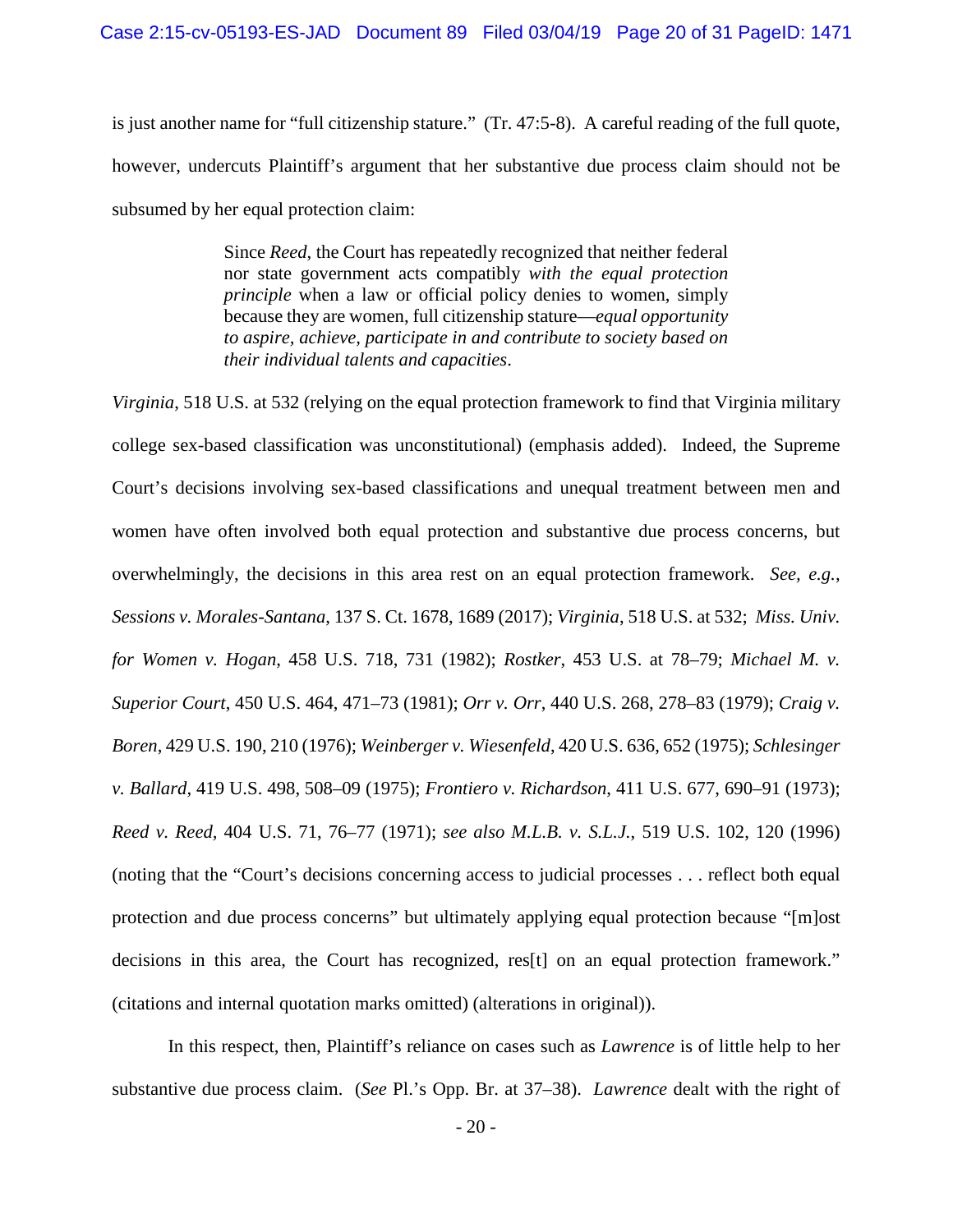### Case 2:15-cv-05193-ES-JAD Document 89 Filed 03/04/19 Page 21 of 31 PageID: 1472

consenting adults to engage in intimate sexual conduct, which is fundamentally a matter of personal liberty and autonomy. *See Lawrence*, 539 U.S. at 578. Such non-enumerated fundamental rights fall within the purview of substantive due process, even while at the same time "the Equal Protection Clause can help to identify and correct inequalities . . . vindicating precepts of liberty and equality under the Constitution." *See Obergefell*, 135 S. Ct. at 2604.

It is not so clear, however, that applying substantive due process here and recognizing a broad fundamental right to be "treated as a first-class, full-fledged citizen," in addition to the already existing equal protection guarantee, will do the same. After all, joining the military is not a personal right, and by inference, neither is registration for the draft. *See Lindenau v. Alexander*, 663 F.2d 68, 72 (10th Cir. 1981); *Crawford v. Cushman*, 531 F.2d 1114, 1125 (2d Cir. 1976). But more importantly, recognizing Plaintiff's asserted fundamental right—which would essentially require the application of strict scrutiny any time the government imposes a sex-based classification—could endanger the long line of precedent applying an intermediate scrutiny framework to such classifications. This Court is in no position to do that and will follow the Supreme Court's reluctance "to expand the concept of substantive due process because guideposts for responsible decisionmaking in this unchartered area are scarce and open-ended." *Collins*, 503 U.S. at 125. Accordingly, the Court dismisses the substantive due process claim.

## **C. Equal Protection Claim**

Defendants argue that Plaintiff fails to state a claim because the Supreme Court decision in *Rostker* directly controls this case. (*See* Defs.' Mov. Br. at 19–21). They contend that "Plaintiff asserts a virtually-identical equal protection claim to the one that the Supreme Court rejected in *Rostker*." (*Id.* at 19). As such, Defendants contend that this Court is bound to follow *Rostker*, because only the Supreme Court can overrule itself. (*Id.* (citing *Rodriguez*, 490 U.S. at 484;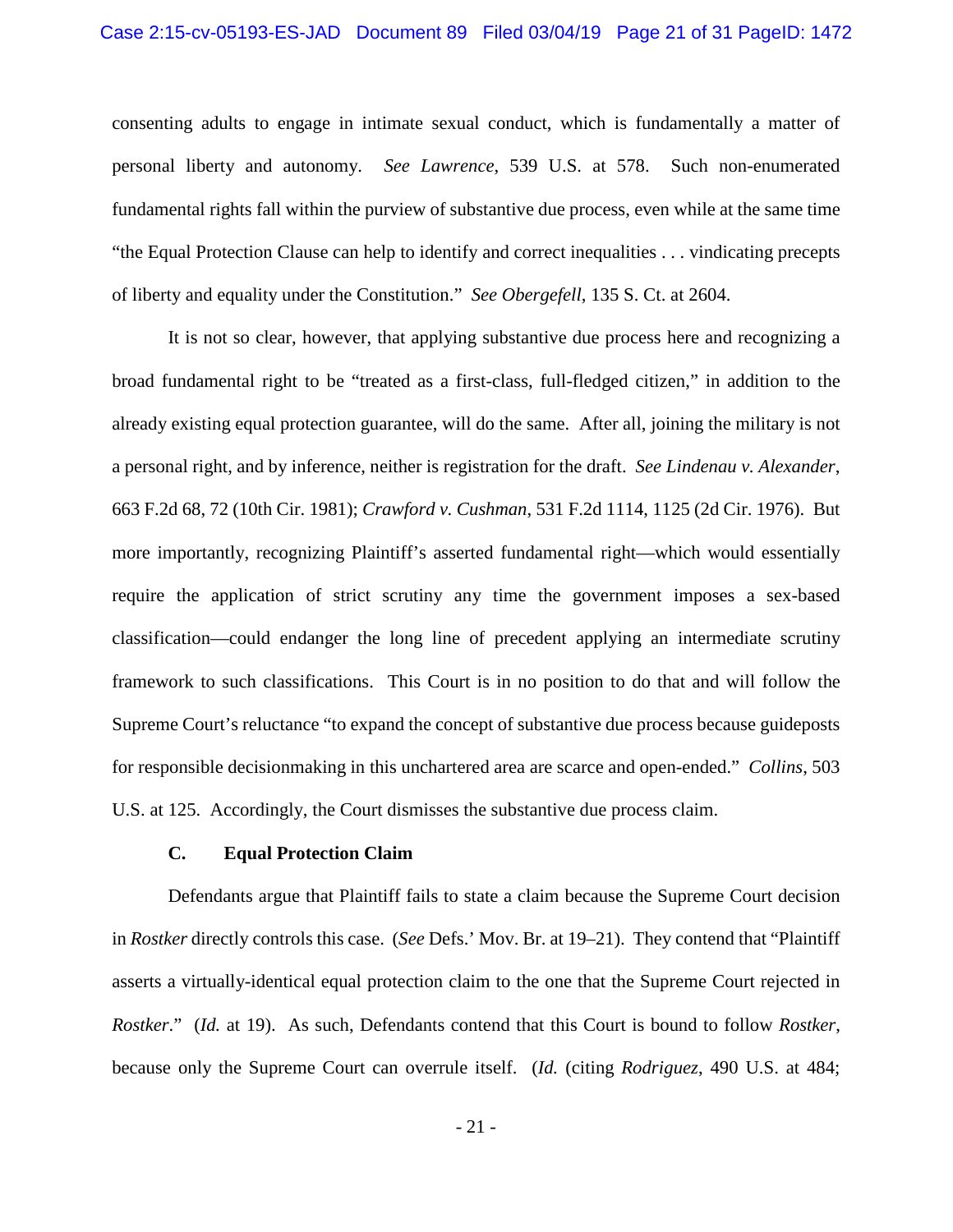*Agostini v. Felton,* 521 U.S. 203, 237 (1997)).<sup>10</sup>

In opposition, Plaintiff asserts that the facts have substantially changed since *Rostker* was decided, and as such, *Rostker* does not directly control the outcome of this case. (Pl.'s Opp. Br. at 30). She argues that she does not seek to overrule *Rostker*, but "is simply asking this Court to enforce her rights under the Due Process Clause by applying the rule in *Rostker* to the present facts." (Pl.'s Opp. Br. at 29–30).

Before analyzing these arguments, the Court finds it helpful to first examine the *Rostker* decision and intervening changes.

### **1.** *Rostker v. Goldberg*

l

In *Rostker* a group of men challenged the constitutionality of the MSSA. *See Goldberg v. Rostker*, 509 F. Supp. 586, 588 (E.D. Pa. 1980). After discussing the lower court's decision, the Supreme Court began its analysis by recognizing Congress's sweeping and "broad constitutional power" over military affairs. *Rostker*, 453 U.S. at 65. The *Rostker* Court thoroughly explained the reasons for providing deference to the political branches when adjudicating issues within the area of military affairs. *See id.* at 64–67. The Court noted that the judiciary "must be particularly careful not to substitute our judgment of what is desirable for that of [the executive and legislative branches], or our own evaluation of evidence for [their] reasonable evaluation" because "[i]t is difficult to conceive of an area of governmental activity in which the courts have less competence." *Id.* at 65 (quoting *Gilligan v. Morgan*, 413 U.S. 1, 10 (1973)). Thus, courts should give "healthy

<sup>&</sup>lt;sup>10</sup> Defendants also argue that Plaintiff fails to state a claim because entry of the relief sought would impermissibly intrude on the Commission's, Congress's, and the Military's authority over military affairs. (*See* Defs.' Mov. Br. at 21–24). But Defendants do not explain just how this alleged intrusion, which would arise only if the Court grants Plaintiff's requested relief, somehow means Plaintiff has failed to state a claim. (*See generally id*.). Further, although Congress has broad power to raise and regulate armies and navies, and deserves "healthy deference" in this area, "[n]one of this is to say that Congress is free to disregard the Constitution when it acts in the area of military affairs." *See Rostker*, 453 U.S. at 66–67. Thus, the Court rejects this argument.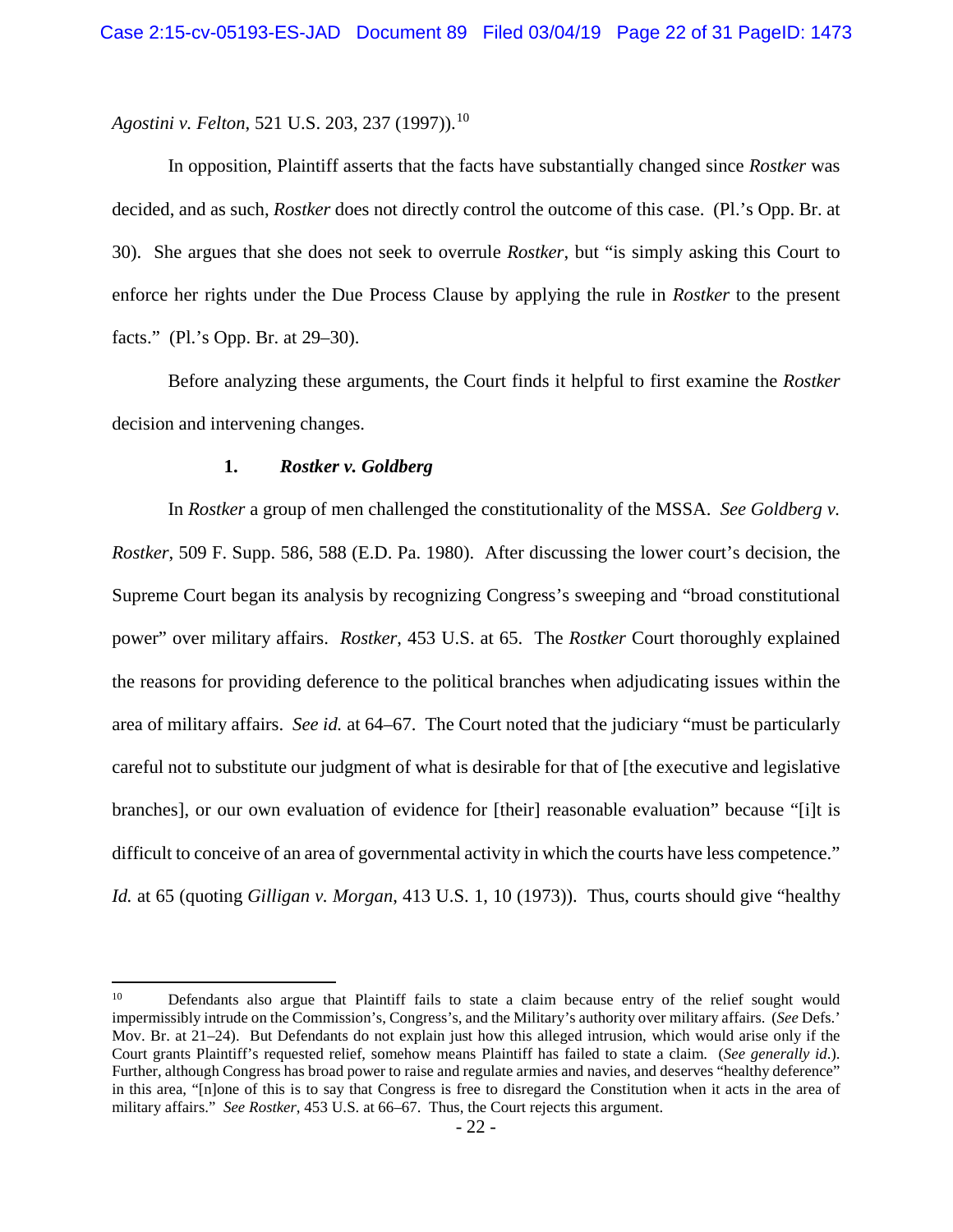### Case 2:15-cv-05193-ES-JAD Document 89 Filed 03/04/19 Page 23 of 31 PageID: 1474

deference to legislative and executive judgments in the area of military affairs." *Id.* at 66. But "deference does not mean abdication." *Id.* at 70. "None of this is to say that Congress is free to disregard the Constitution when it acts in the area of military affairs. In that area, as any other, Congress remains subject to the limitations of the Due Process Clause." *Id.* at 67.

Against this backdrop, the Supreme Court examined the legislative record, which demonstrated that the purpose of the MSSA was to prepare and maintain a pool of combat troops in the event of a draft*. Id.* at 76. The Court observed that then-existing statutory and policy restrictions prohibited women from serving in combat roles. *Id.* ("Women as a group, however, unlike men as a group, are not eligible for combat.") (citing 10 U.S.C. §§ 6015, 8549). Thus, "[m]en and women, because of the combat restrictions on women, are simply not similarly situated for purposes of a draft or registration for a draft." *Id.* at 78. In light of this fact, the Supreme Court noted that since the purpose of registration was to prepare for the draft of combat troops, the restriction on women was "not only sufficiently but also closely related to" that purpose. *See id.* at 79.

The Court also explained that the district court had erred in relying on testimony that the military could absorb a small group of women to serve in non-combat roles, noting that in doing so the district court had ignored "Congress' considered response to this line of reasoning." *Id.* at 81. Particularly, given that women could only serve in non-combat roles, Congress determined that registering and drafting women would "needlessly" burden training, would impose "added burdens" and "administrative problems such as housing and different treatment with regard to dependency, hardship and physical standards," and would "be positively detrimental to the important goal of military flexibility." *Id.* at 81–82. And in light of the deference owed, the Court noted that it was "not for th[e] Court to dismiss such problems as insignificant in the context of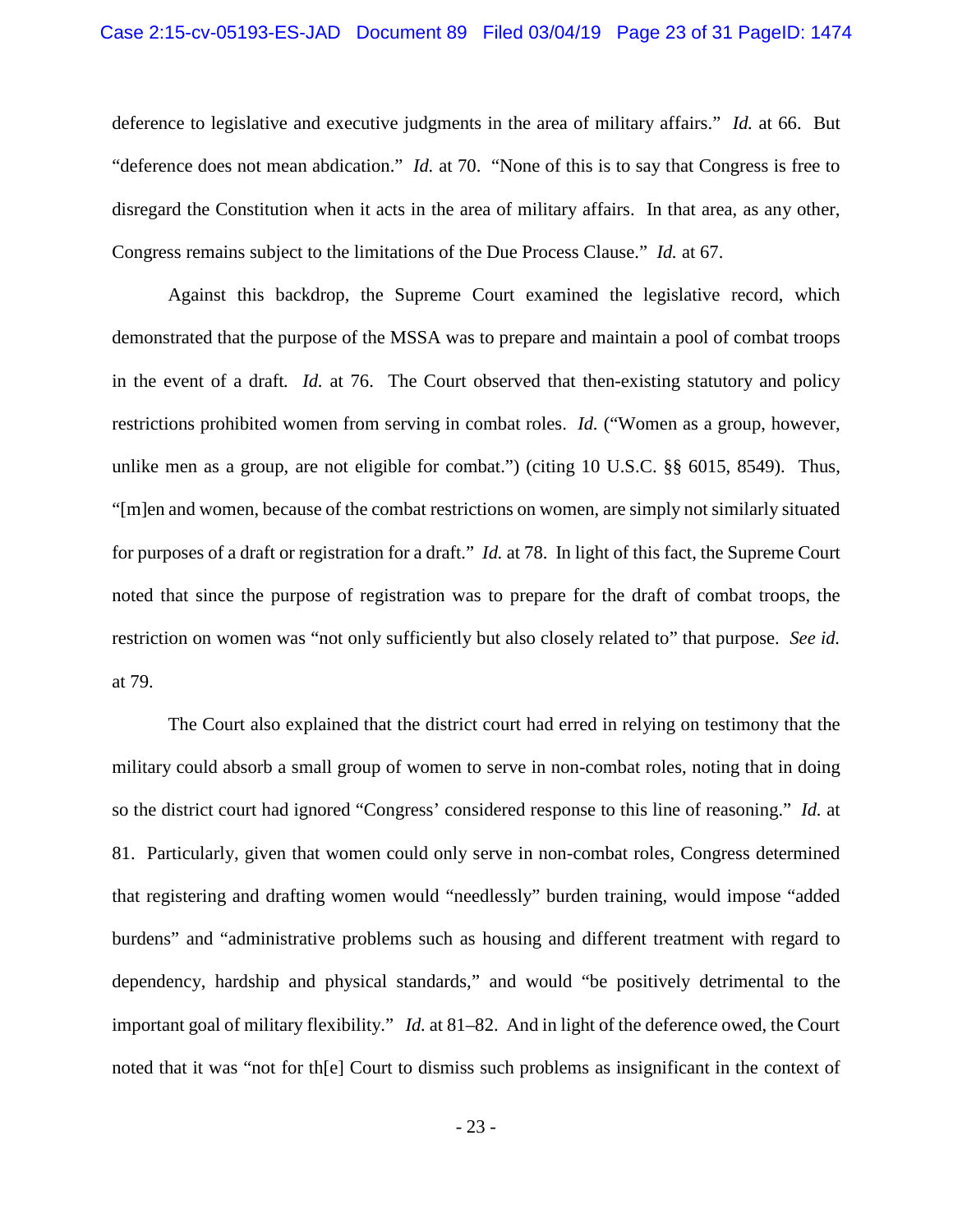military preparedness and the exigencies of a future mobilization." *Id.* at 81. As such, the Court adopted "an appropriately deferential examination of *Congress'* evaluation of that evidence." *Id.* at 83.

As a result, the Court held that the sex-based classification drawn by the MSSA, even though facially discriminatory, was "not invidious, but rather realistically reflect[ed] the fact that the sexes [were] not similarly situated." *Id.* at 79 ("The Constitution requires that Congress treat similarly situated persons similarly, not that it engage in gestures of superficial equality.") (internal quotation marks omitted).

#### **2. Developments Since** *Rostker*

As Plaintiff alleges, there have been substantial changes since *Rostker* was decided. (*See*  SAC ¶¶ 43 & 54). Soon after the *Rostker* decision, groups of women began to serve in combat zones and in some instances took part in combat operations, including in Operation Urgent Fury, Operation Just Cause, Operation Desert Storm, and more recently in the Iraq and Afghanistan wars. (*See id.*  $\P$ <sup> $\parallel$ </sup> 43a–ww). On December 5, 1991, Congress repealed the statutory ban on women from serving on aircraft engaged in combat missions. National Defense Authorization Act For Fiscal Years 1992 And 1993, Pub. L. No. 102-190 § 531, 105 Stat 1290, 1365 (1991). This was followed by the repeal of the prohibition on assigning women to combat ships on November 30, 1993. National Defense Authorization Act For Fiscal Year 1994, Pub. L. No. 103-160 § 541, 107 Stat. 1547, 1659 (1993). And in 1994 the Secretary of Defense issued a report at the request of President Clinton which "recognized the vastly increased role being played by women in each of the Armed Services, and concluded that [b]ecause of this change in the makeup of the Armed Forces, much of the congressional debate which, in the [Supreme] court's [1981] opinion, provided adequate congressional scrutiny of the issue . . . would be inappropriate today." (SAC  $\P$  43n–o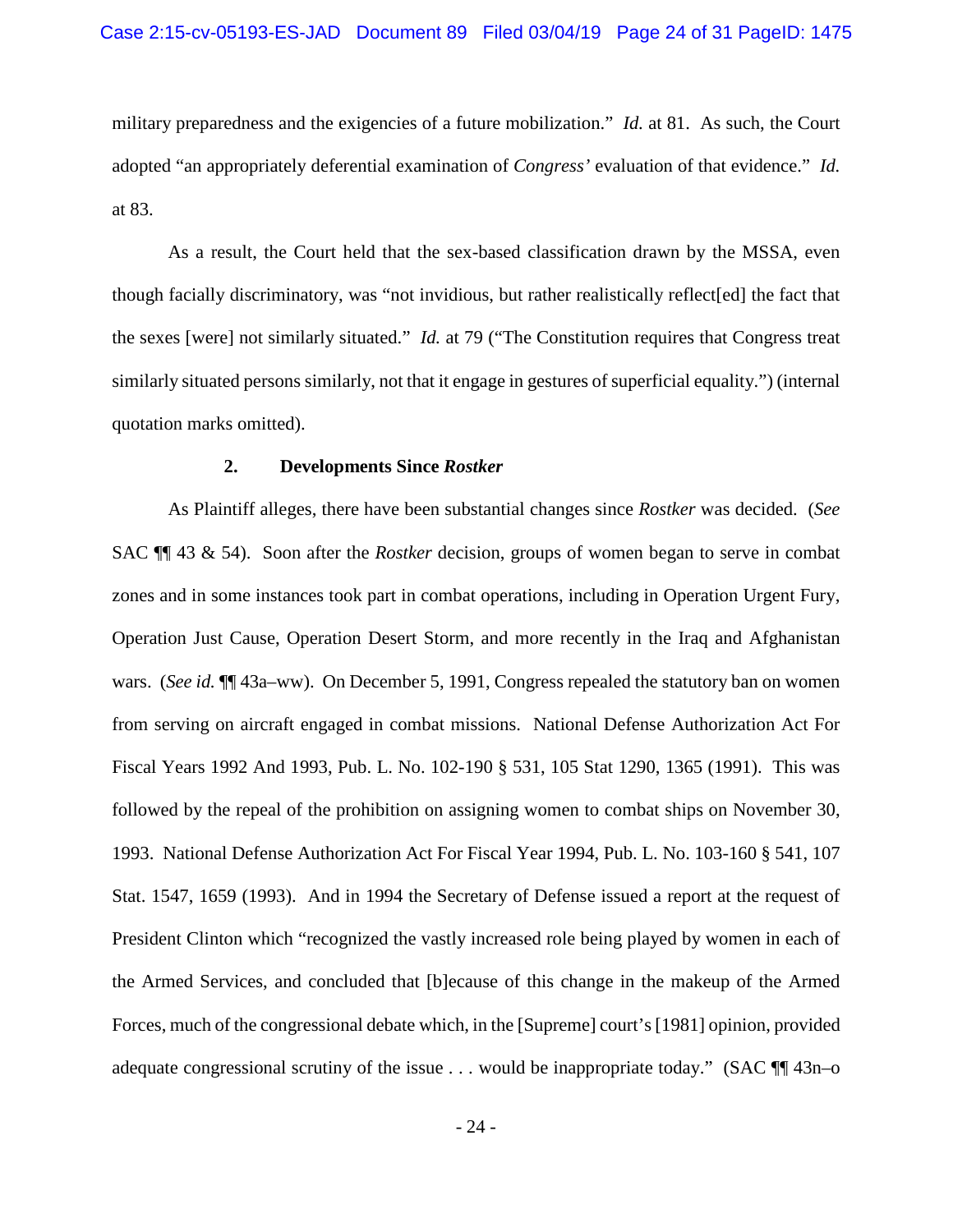(internal quotation marks omitted) (alterations in original)).

More recently, in 2010 Secretary of Defense Gates gave notice to Congress of the intent to permit the assignment of women to submarines and to expand the role of women in the Marine Corps. (*Id.* ¶¶ 43y–z). And in 2011 "the congressional Military Leadership Diversity Commission [ ] issued a final report urging Congress to allow women into male-only land combat units." *Elgin v. U.S. Dep't of Treasury*, 641 F.3d 6, 23 (1st Cir. 2011) (Stahl, J., concurring), *aff'd sub nom. Elgin v. Dep't of Treasury*, 567 U.S. 1 (2012) (citing *From Representation to Inclusion: Diversity Leadership for the 21st–Century Military,* Final Report (Military Leadership Diversity Comm'n, Arlington, Va.) Mar. 15, 2011, at 71–74, 127, *available at* http://mldc.whs.mil/index.php/finalreport).

On January 24, 2013, the Secretary of Defense and the Chairman of the Joint Chiefs of Staff issued a directive rescinding the military's 1994 Direct Ground Combat Exclusion Rule, which had until then restricted the ability of women to serve in certain combat positions. (*See*  SAC  $\P$  45–48).<sup>11</sup> This was followed by a flurry of changes as the different military branches undertook steps to integrate women at almost every position. (*See* SAC ¶¶ 54a–54xx). Then, on December 3, 2015, the Secretary of Defense announced that "no exceptions are warranted to the full implementation of the rescission of the '1994 Direct Combat Definition and Assignment Rule'" and that "[a]nyone, who can meet operationally relevant and gender neutral standards, regardless of gender, should have the opportunity to serve in any position."<sup>12</sup>

l

<sup>11</sup> *See also* Memorandum from Secretary of Defense Leon Panetta and Chairman of Joint Chiefs of Staff Martin Dempsey for Secretaries of the Military Departments on Elimination of the 1994 Direct Ground Combat Definition and Assignment Rule (January 24, 2013), https://dod.defense.gov/Portals/1/Documents/WISRJointMemo.pdf.

<sup>12</sup> *See* Memorandum from Secretary of Defense Ash Carter for Secretaries of the Military Departments on Implementation Guidance for the Full Integration of Women in the Armed Forces (December 3, 2015), https://dod.defense.gov/Portals/1/Documents/pubs/OSD014303-15.pdf.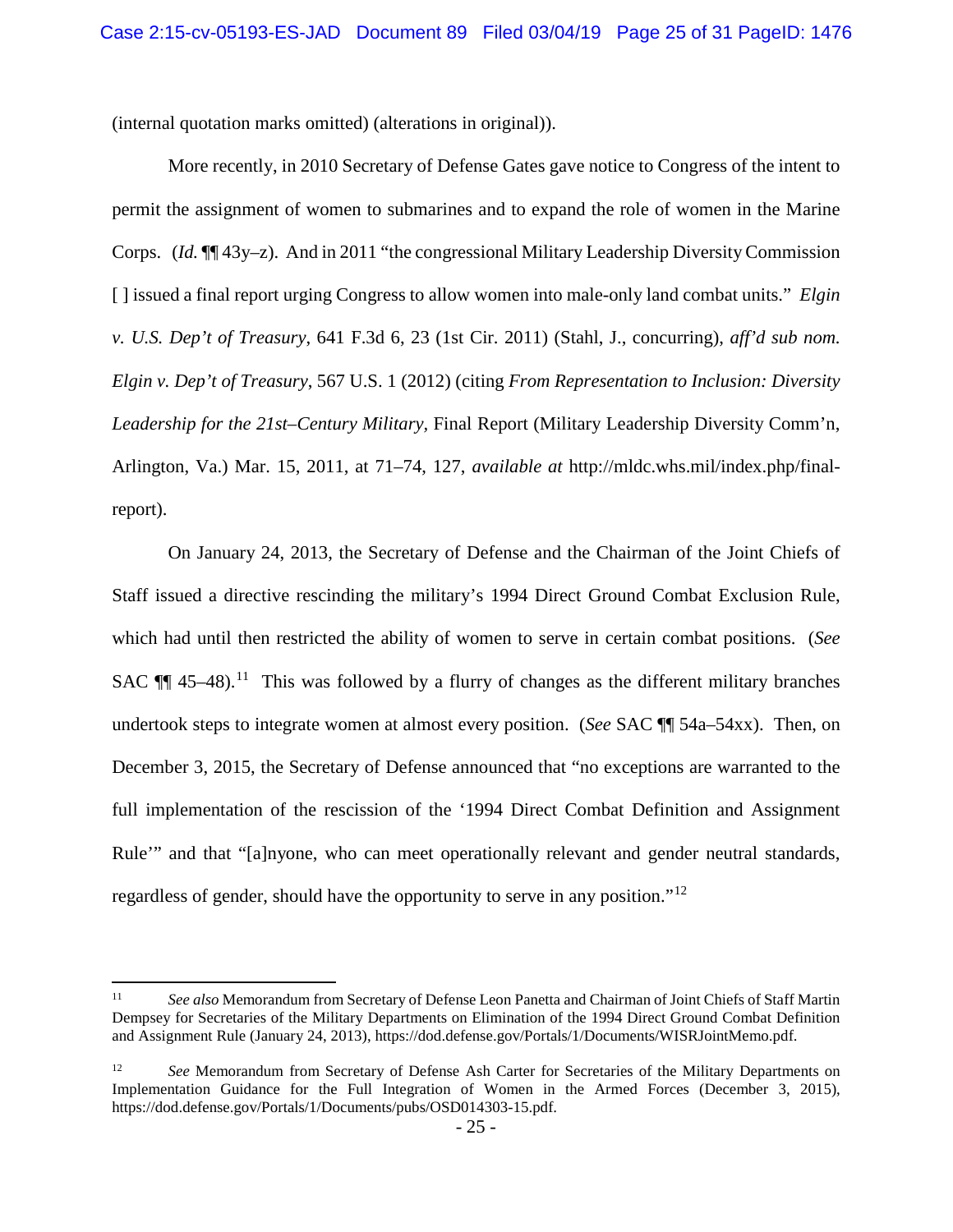Following the Secretary of Defense's decision, the House of Representatives and the Senate debated a provision in the FY17 NDAA that would have required women who attain the age of 18 years on or after January 1, 2018, to register with the SSS. (*See* D.E. No. 57); H.R. 4909, 114th Cong. (2016); S. 2943, 114th Cong. (2016). This provision was later removed, and on November 29, 2016, Congress passed the 2017 NDAA which created the Commission. *See* FY17 NDAA, §§ 551–557.

#### **3. Analysis**

Against this backdrop, the Court turns to the instant case and finds that Defendants' argument that *Rostker* bars Plaintiff's claim fails for two main reasons.

First, the *Rodriguez* doctrine does not have an application in this case. *Rodriguez* instructs that lower courts should not assume that a newer Supreme Court decision implicitly overrules a prior precedent. *See Rodriguez*, 490 U.S. at 484. In *Rodriguez*, for example, the Supreme Court revisited the thirty-six-year-old precedent *Wilko v. Swan*, 346 U.S. 427 (1953). *Id.* at 479. *Wilko* had held that claims under the Securities Exchange Act could not be arbitrated. *Id.* In a string of decisions in the 1980's, however, the Supreme Court appeared to abandon the *Wilko*'s underlying reasoning without explicitly overruling *Wilko* itself. *See id.* at 480–81 (collecting cases). The *Rodriguez* Court finally overruled *Wilko*, but in doing so noted:

> We do not suggest that the Court of Appeals on its own authority should have taken the step of renouncing *Wilko.* If a precedent of this Court has direct application in a case, yet appears to rest on reasons rejected in *some other line of decisions*, the [lower court] should follow the case which directly controls, leaving to this Court the prerogative of overruling its own decisions.

*Id.* at 484 (emphasis added).

The Supreme Court has continually re-asserted this rule, which instructs that when a Supreme Court decision directly controls, the lower court should follow that decision even if its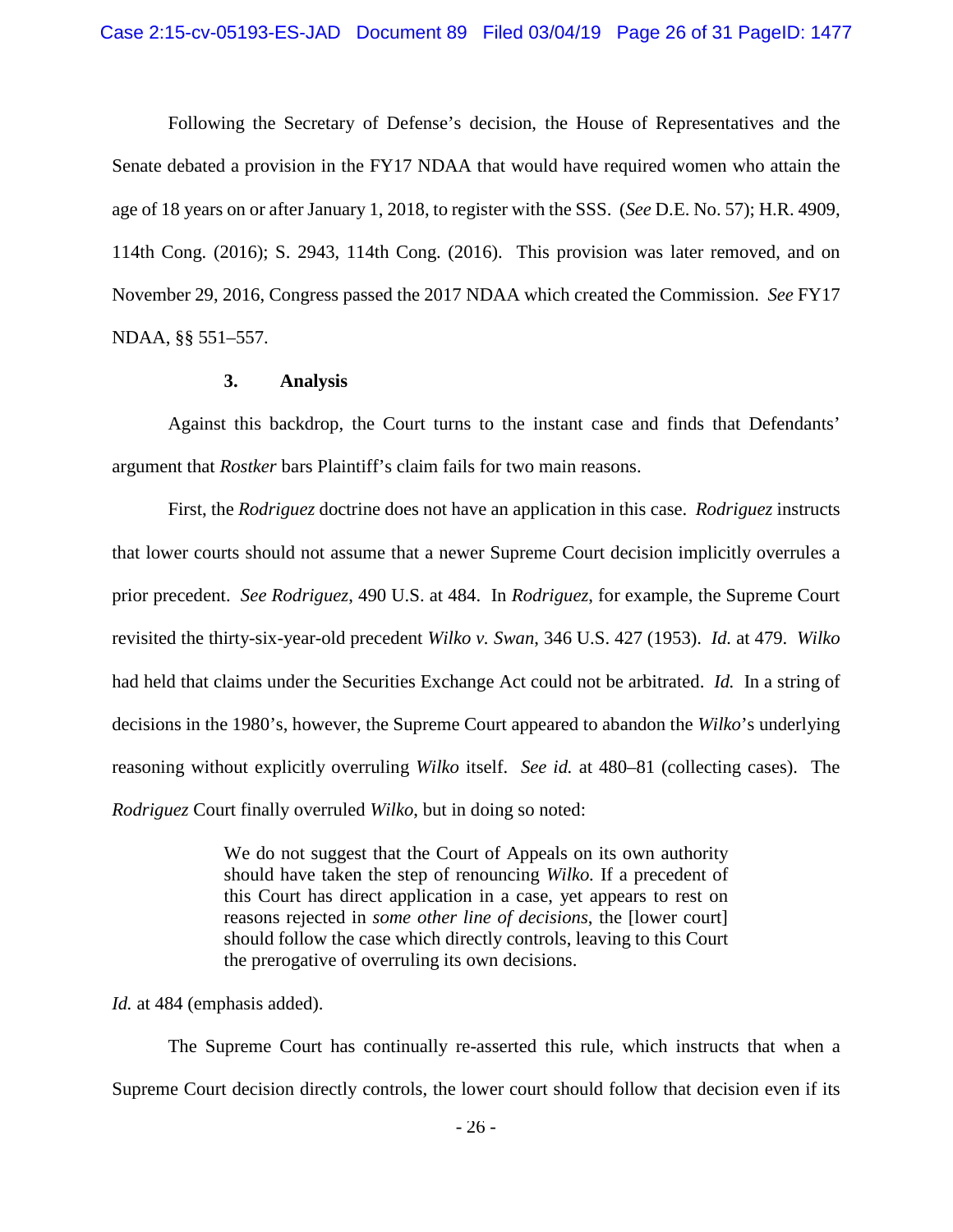reasoning appears to have been rejected by *later decisions* of the Court. *See, e.g.*, *United States v. Hatter*, 532 U.S. 557, 567 (2001) (overruling an earlier decision but noting with approval that the Court of Appeals had not done so because, while doubt had been casted on that earlier decision by *subsequent decisions*, the Supreme Court had not expressly overruled it); *Hohn v. United States,* 524 U.S. 236, 252–53 (1998) ("Our decisions remain binding precedent until we see fit to reconsider them, regardless of whether *subsequent cases* have raised doubts about their continued vitality.") (emphasis added); *State Oil Co. v. Khan*, 522 U.S. 3, 20–21 (1997) (overruling directly controlling decision but noting that the "Court of Appeals was correct in applying that principle despite disagreement with" that prior decision, which had been "eroded" by *intervening decisions* of the Supreme Court); *Agostini*, 521 U.S. at 207 ("The Court neither acknowledges nor holds that other courts should ever conclude that its *more recent cases* have, by implication, overruled an earlier precedent.") (emphasis added).

Here, however, Plaintiff has not asked this Court to consider whether a newer Supreme Court decision has implicitly overruled *Rostker*. Rather, Plaintiff asks the Court to consider the effect that intervening actions undertaken by the Pentagon and Congress has had on the current enforcement of the MSSA. (*See, e.g.,* SAC ¶¶ 16–19, 42–43 & 54; Pl.'s Opp. Br. at 30). Neither *Rodriguez* nor its progeny say anything about such a situation. *See Rodriguez*, 490 U.S. at 484.

Defendants point the Court to the concurrence in *Elgin* to support their argument that the *Rodriguez* doctrine applies to intervening factual changes. (Defs.' Mov. Br. at 19 (citing *Elgin*, 641 F.3d at 24 (Stahl, J., concurring)). But *Elgin* is easily distinguishable for two reasons. First, unlike this case, the plaintiffs there argued that an intervening Supreme Court decision had implicitly overturned *Rostker*; i.e., precisely what *Rodriguez* says lower courts cannot do. *See Elgin*, 641 F.3d at 22. And second, unlike the allegations in this case, at the time *Elgin* was decided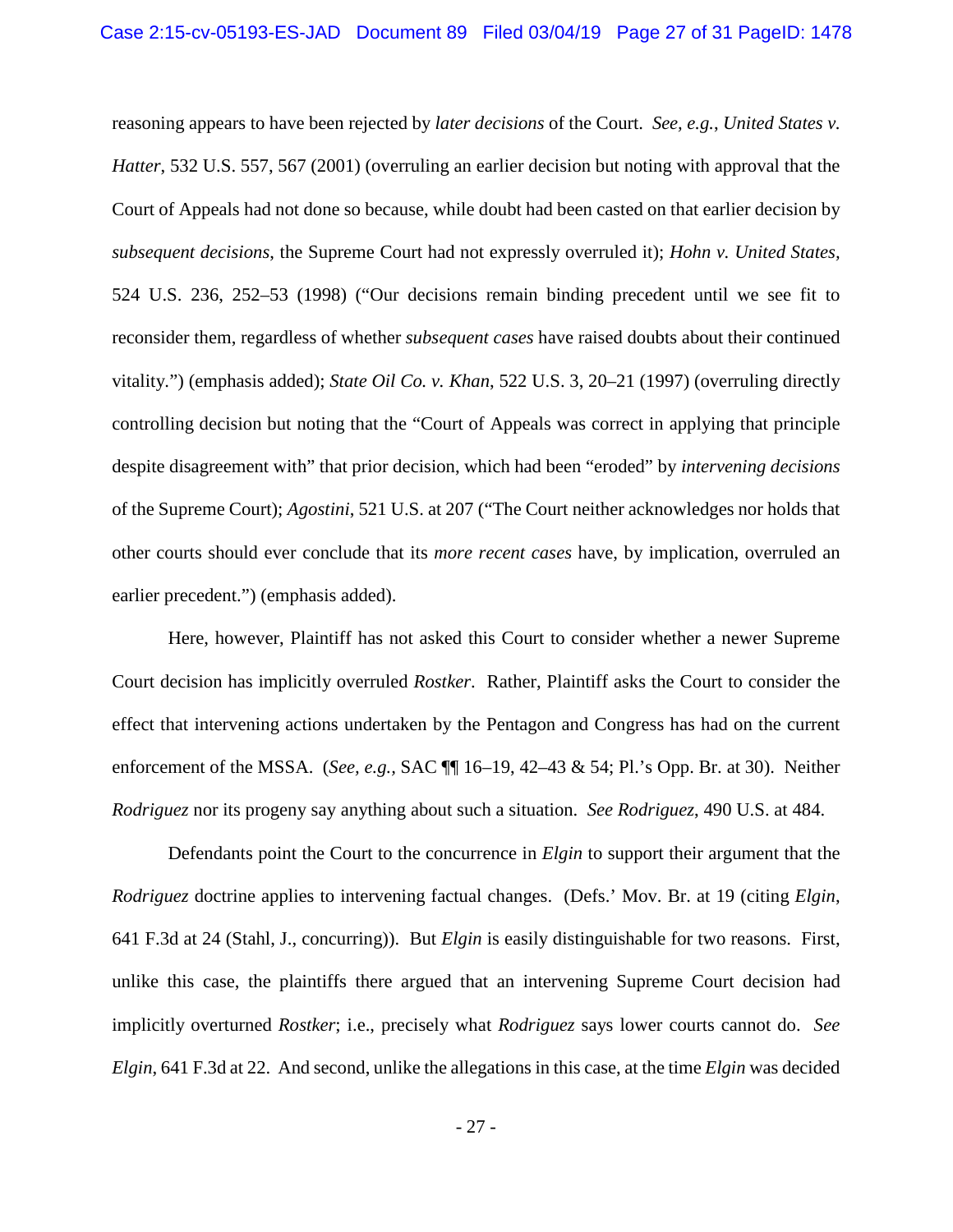### Case 2:15-cv-05193-ES-JAD Document 89 Filed 03/04/19 Page 28 of 31 PageID: 1479

"women [were] still precluded from ground combat positions." *Id.* at 23. In short, because Plaintiff contends that intervening factual changes have altered the application of the MSSA, and not that an intervening Supreme Court decision has eroded *Rostker's* legal foundation, the rule outlined by *Rodriguez* and its progeny simply does not apply in this case.

Second, even if this Court were to apply the *Rodriguez* doctrine, at this stage of the litigation it cannot be said that the holding in *Rostker* directly controls the question before this Court, and therefore, it cannot be said that *Rostker* bars Plaintiff's equal protection claim. Under *Rodriguez*, a lower court "should follow the case *which directly controls*. . . ." 490 U.S. at 484 (emphasis added). A precedent is controlling if it "compel[s] the outcome" in the later case; that is, if the earlier case "answer[ed] the definitive question" posed by the later one. *See Lambrix v. Singletary*, 520 U.S. 518, 528 n.3 (1997); *United States v. Bruno*, 487 F.3d 304, 306 (5th Cir. 2007) (stating that two prior Supreme Court cases "are not direct precedents" because "[i]n neither did the Court analyze the precise question [a later case] squarely addressed").

As explained above, *Rostker* rested on the fact that at the time "[w]omen as a group, [ ] unlike men as a group, are not eligible for combat" and therefore they were "simply *not similarly situated* for purposes of a draft or registration for a draft." *Rostker*, 453 U.S. at 76, 78 (emphasis added). Having found that men and women were differently situated, the *Rostker* Court proceeded to explain how the classification was justified in light of the purpose of the MSSA. *Id.* at 76–79. Particularly, since the purpose of registration is to prepare for the draft of combat troops, and at the time women were excluded from combat, the Supreme Court determined that the classification was "not only sufficiently but also closely related to" that purpose. *See id.* at 79. Accordingly, the Supreme Court found that, at the time, the classification drawn by the MSSA was constitutional because the "Constitution requires that Congress treat similarly situated persons similarly, not that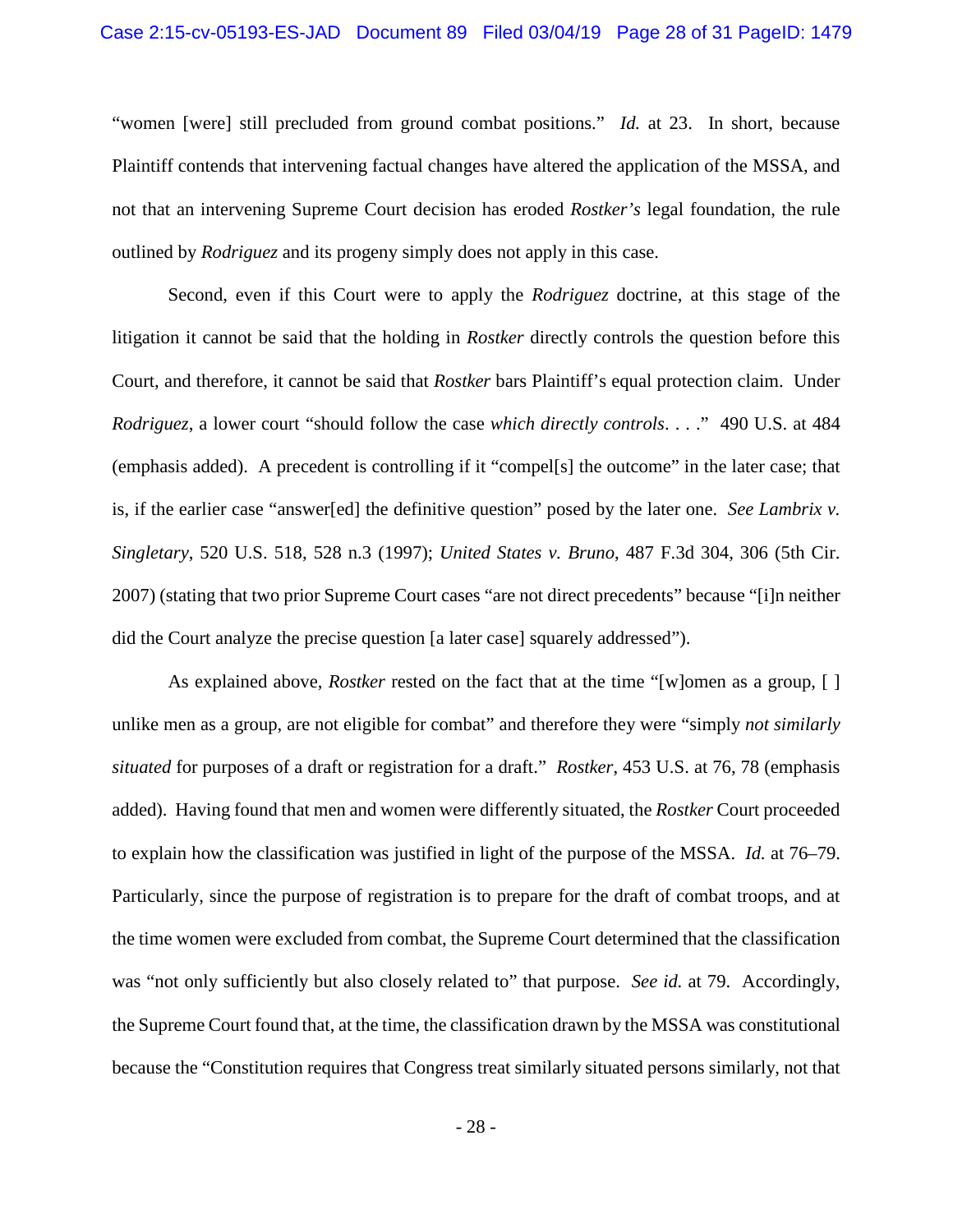it engage in gestures of superficial equality." *Id.*

Defendants ask that this Court apply *Rostker's* holding to the present alleged facts and summarily dismiss Plaintiff's current claim. But "[t]here is . . . a difference between following a precedent and extending a precedent." *Jefferson Cty. v. Acker*, 210 F.3d 1317, 1320 (11th Cir. 2000). When the facts of a Supreme Court decision "do not line up closely with the facts before [the Court]," it cannot be said that the decision "directly controls" the new case. *See id.* Here, Plaintiff alleges that as a result of Pentagon and Congressional actions women can serve in all combat roles, and therefore, men and women are now similarly situated for purposes of the MSSA. (SAC  $\P$  43, 45 & 56; Pl.'s Opp. Br. at 9). Plaintiff, thus, asks this Court to answer the following question: whether the sex-based classification drawn by the MSSA is substantially related to achieving the purposes of the MSSA, when men and women *are* similarly situated. Consequently, Plaintiff poses a question never addressed by the *Rostker* Court, and as a result, *Rostker* cannot "compel the outcome" of this case. *See Lambrix*, 520 U.S. at 528 n.3. Accordingly, while persuasive and instructive, *Rostker* does not "directly control[ ]" this case. *See Acker*, 210 F.3d at 1320; *Bruno*, 487 F.3d at 306; *United States v. Acosta*, 502 F.3d 54, 60 (2d Cir. 2007) (stating that, where "neither [of two Supreme Court cases], stands as direct precedent requiring" an outcome, "*no* Supreme Court precedent stands in the way of [the lower court's] holding").

Defendants also contend that the "holding in *Rostker* was justified not only by the exclusion of women from combat roles, but also by the significant administrative burdens that would likely stem from registering and drafting women." (Defs.' Reply at 9 (citing *Rostker*, 453 U.S. at 81)). They contend that these administrative concerns are still applicable today, and therefore, *Rostker* controls the outcome of this case. (*Id.* at 9–10). As described by *Rostker*, however, the administrative concerns supporting Congress's decision to exclude women stemmed from the fact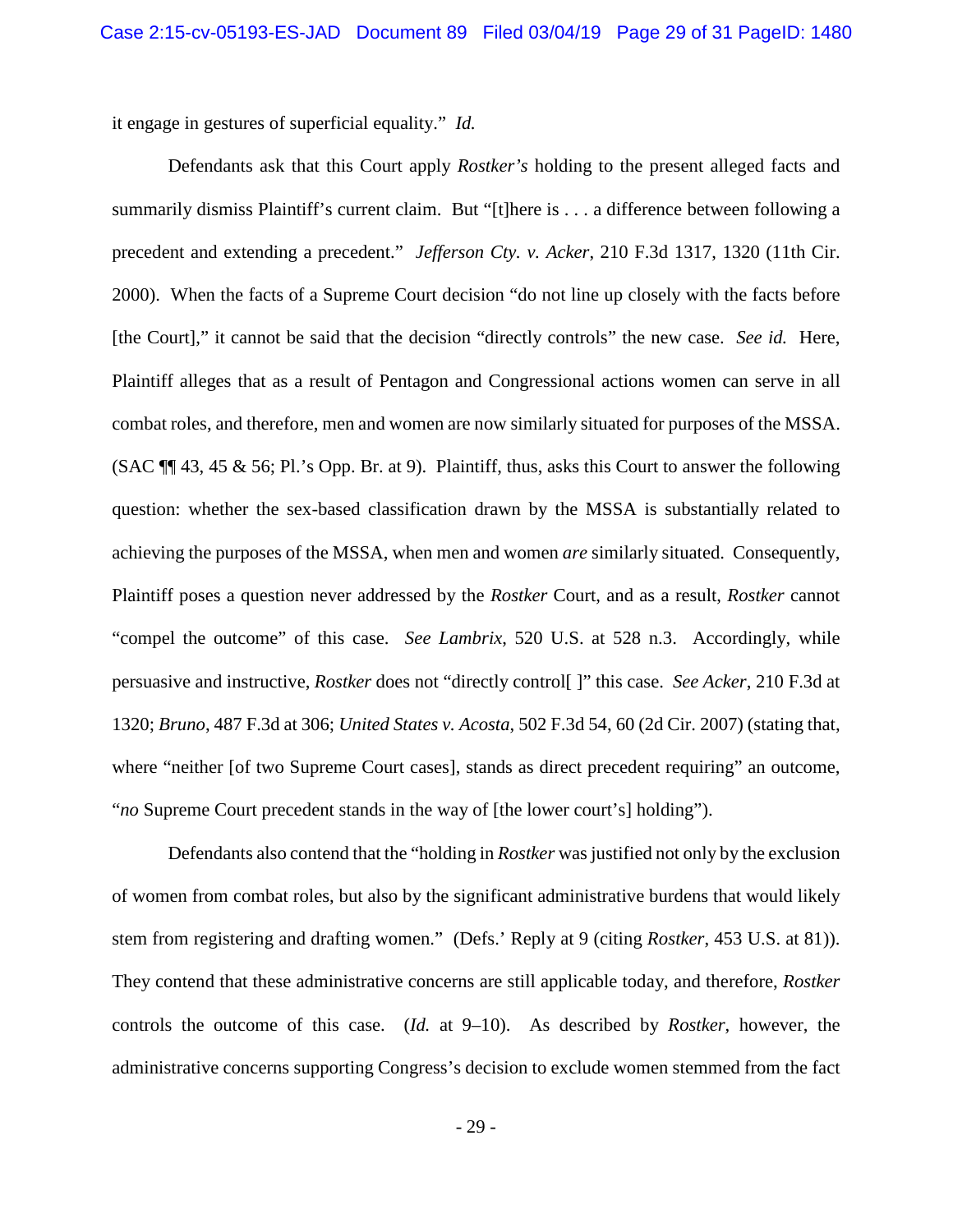that women could not serve in combat roles. *See Rostker*, 453 U.S. at 81 ("[A]ssuming that a small number of women could be drafted for noncombat roles, Congress simply did not consider it worth the added burdens of including women in draft and registration plans."). And although *Rostker* instructed that courts should give great deference to Congress's evaluation of such administrative concerns, the Supreme Court did not state that administrative convenience alone was sufficient to justify the sex-based classification created by the MSSA. *See id.* To the contrary, the Supreme Court stated that "deference does not mean abdication." *See id.* at 70. Thus, for purposes of this motion, Plaintiff is entitled to the reasonable inference that the administrative concerns described by the *Rostker* Court are not as tangible as they once were, given that today women are already serving in combat roles. *See Malleus v. George*, 641 F.3d 560, 563 (3d Cir. 2011) (noting that in a motion to dismiss the "plaintiff must be given the benefit of every favorable inference").

It is true that based on the facts as they existed in 1981 the *Rostker* Court held that the MSSA was constitutional. It is also true that in the event this Court ultimately grants judgment in favor of Plaintiff it would mean a finding that the MSSA is unconstitutional as presently applied. But that does not necessarily mean that *Rostker* will be overturned. And regardless, where a law has been previously sustained the "decision sustaining the law cannot be regarded as precluding a subsequent suit for the purpose of testing [its] validity . . . in the lights of the later actual experience." *Abie State Bank v. Weaver*, 282 U.S. 765, 772 (1931). Indeed, "[a] statute valid as to one set of facts may be invalid as to another. A statute valid when enacted may become invalid by change in the conditions to which it is applied." *Nashville, C. & St. L. RY. v. Walters*, 294 U.S. 405, 415 (1935) (footnote omitted); *United States v. Carolene Products Co.*, 304 U.S. 144, 153 (1938) ("[T]he constitutionality of a statute predicated upon the existence of a particular state of facts may be challenged by showing to the court that those facts have ceased to exist."); *see also*